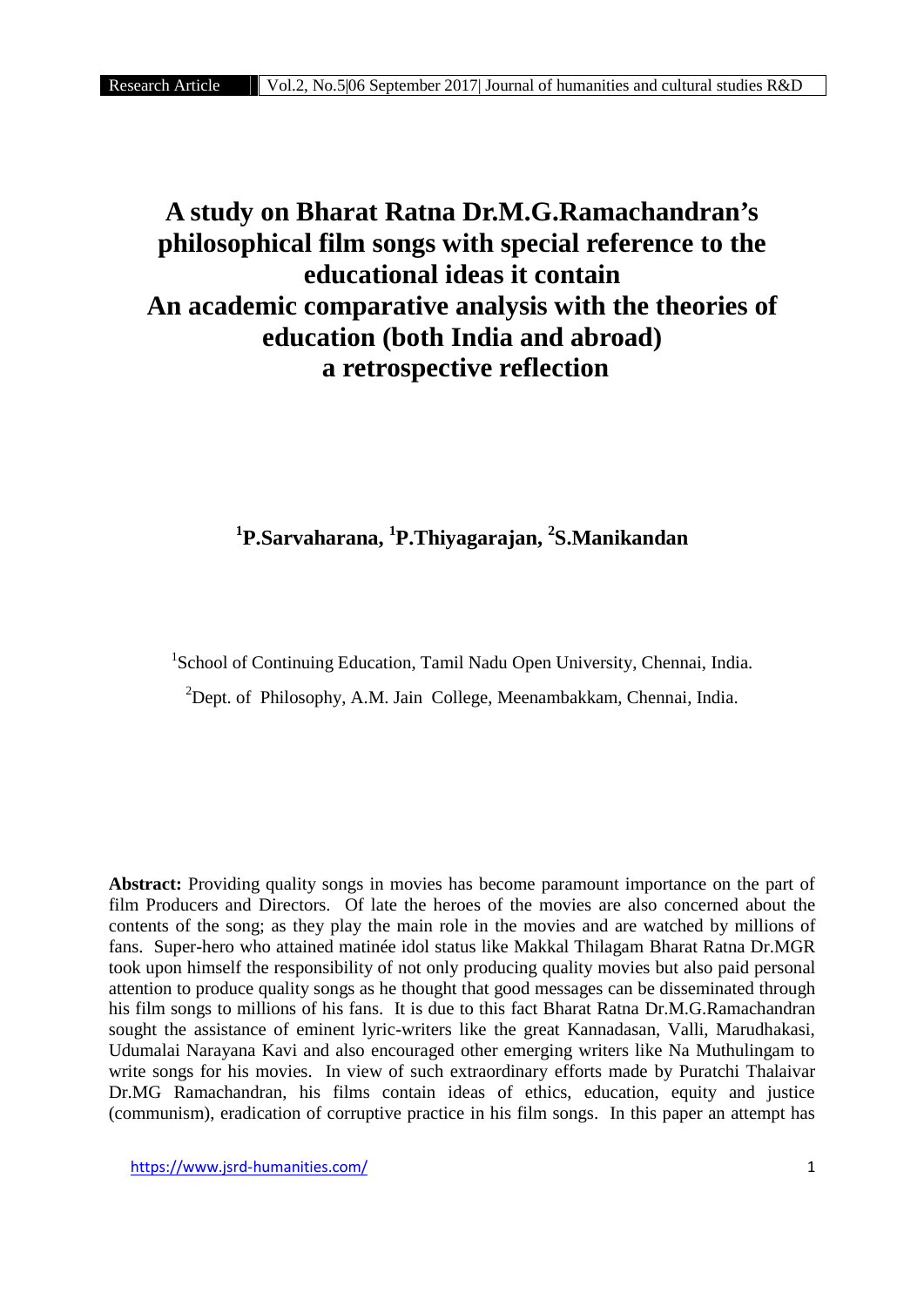been made to deal with eight of such songs that contains Educational Ideas and a comparative analysis has been made with the theories of education from the ancient past both in India and abroad. This paper consist of :- Need of the Present Study; Scenario of Cinema; Scenario in Tamil Film Industry; A Bird's Eye View of Dr.M.G.Ramachandran's life history; Dr.MG.Ramachandran produced quality songs by availing the services of eminent Tamil scholars (writers) for the benefit of his fans and the Tamil Society as a whole; Ancient Indian Educational Ideas and its growth; Educational Ideas of other parts of the world and Comparative Analysis with the ideas derived with that of the eight songs identified for this research work that contain the ideas of education.

### **Introduction:**

The technological advancement made over the still camera had paved the way for movie camera. With the technology movie camera, technicians tried to capture moving objects. Initially they video graphed less than a minute of action in 1890's. Using this technology silent pictures were produced for three decades. It was in 1927 the first speaking movie "The Jazz Singer" was produced by Warner's Brothers that had opened up avenues for exploration in the annals of history of media industry to produce movies of astounding nature. This media industry is now grown to the extent of live telecast of events and video-conferencing. There is no stopping to such advancement in the era of information exploration which may perhaps go beyond anyone's imagination. Music according to the scene, theme and action of the characters in a movie is essential for a live experience to the audience. Songs according to the story and nature of the character had become inevitable for production of a movie. A combination of all these would give better result and greatly satisfy the curiosity of the audience. Providing quality song in the movies always engaged the attention of the producers and directors. Beyond these two important functionaries in production of movie is the production of quality song with meaningful lyrics. The heroes of the movies also concerned about the contents of the song; as they play the part in the movies which would be viewed by millions of their fans. Super-heroes who attained matinée idol status like Makkal Thilagam MGR took upon himself to produce not only quality movies but paid personal attention to produce quality songs as he thought that good messages can be disseminated through songs and thereby millions of his fans get the message the society as well (1). It is due to this fact Bharat Ratna Dr.M.G Ramachandran sought the assistance of eminent lyric writers like the great Kannadasan, Valli, Marudhakasi, Udumalai Narayana Kavi and also encouraged other emerging writers like Na Muthulingam to write lyrics for his films. In view of the efforts made by Puratchi Thalaivar Dr.MG Ramachandran, his films contain songs with philosophical import especially one can witness ideas of ethics, education, equity and justice (communism), eradication of corruptive practice etc appears in his film songs. Even the songs of love and romance of his movies coincide with Tamil Tradition and Culture.

In this paper an attempt has been made to deal with several of his songs that deals with the ideas of education and thereby make a comparative analysis with the theories that deals with history of education. The **Organization of this Research Work is as follows:**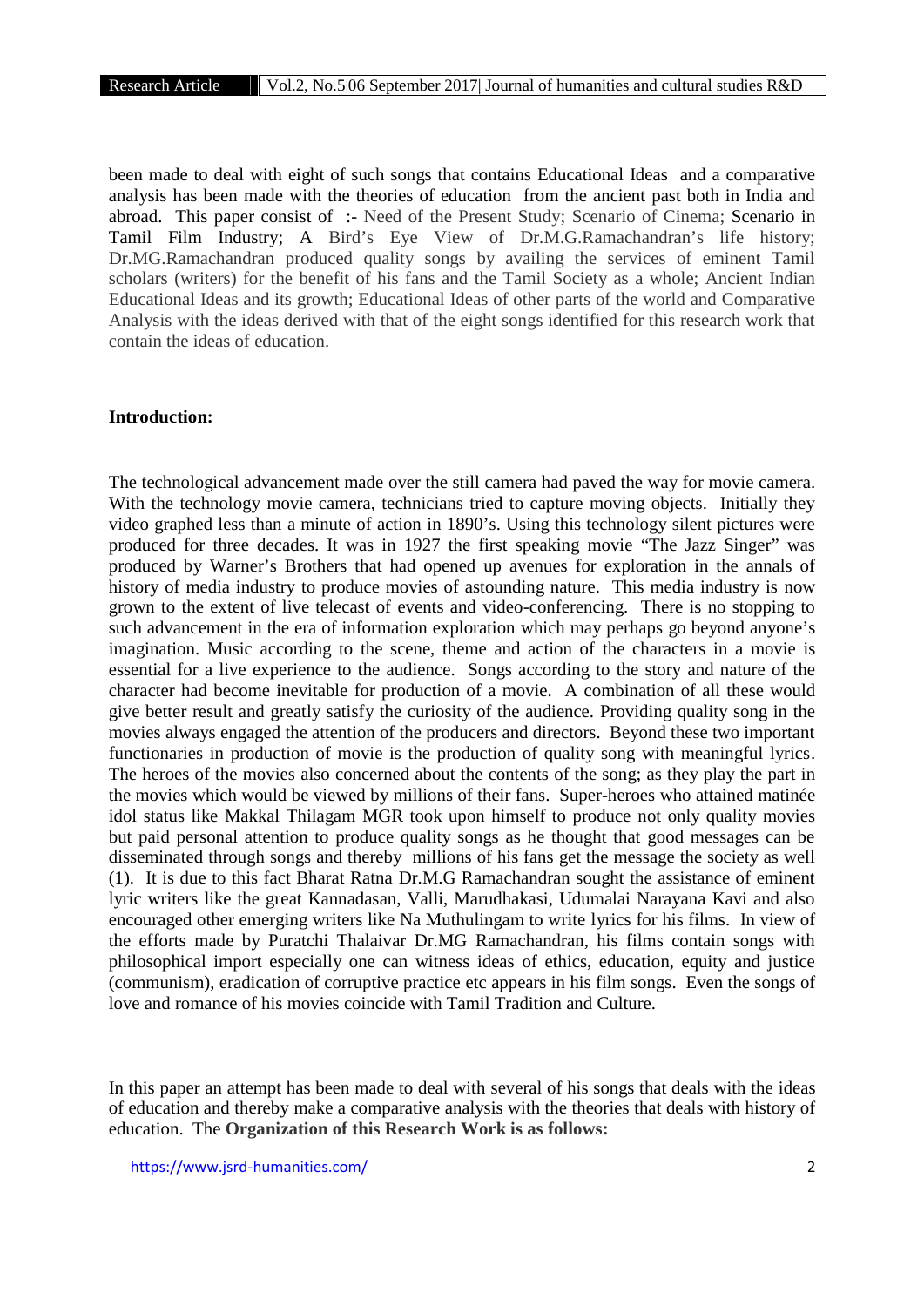- **1. Need of the Present Study**
- **2. The Scenario of Cinema**
- **3. Songs and Music Ruled the Roost**
- **4. Scenario in Tamil Film Industry**
- **5. Bird's Eye View of Dr.M.G.Ramachandran's life history**
- **6. Dr.MG.Ramachandran produced quality songs by availing the services of eminent Tamil scholars (writers) for the benefit of the society.**
- **7. Ancient Indian Educational Ideas and its growth**
- **8. Educational Ideas of other parts of the world.**
- **9. Comparative Analysis of the eight songs identified with the above ideas that contain the ideas of education.**

### **1. The need for the Present Study:**

It is reported that Movies and music have been a natural combination ever since sound was first added to moving images. Whether a film is a tear-jerking drama, an action-packed thriller or a side-splitting comedy, the right song at the right moment will always elevate the impact of a scene. Not only that, many songs written for films have stood on their own, with the popularity of some eclipsing the movies that inspired them. However, there were bewildering outcomes that were reported in research studies about emotional impacts created by music's and their adverse effects particularly on the youth. The American Academy of Pediatrics (pediatrics.aappublications.org) reports adverse and staggering impact created by rap music that panics the listener and goes to the extent of altering their character and they go wild and commit mistakes resulting into crimes (2). Taking reference from research findings of Roberts F, St.Lawrance JS.Joynes in their research papers such as Popular music in Childhood and Adolescence and the effects of sexually violent rock music on males acceptance of violence against women respectively this report which has been published with a view to guide and define the Child Health Care System and / or Improve the Health of all Children. **This report expresses concern over heavy metal music listening that result in increased depression, delinquency risk behaviour, smoking and conduct problem. This report exclaims that fans of heavy metal and rap music showed a greater tendency to engage in reckless behavior than their peers who were not fans of this type of music.**

It is here the present study is important that the identified songs propagate the ideas of education to the masses and establish the fact that celebrities who had huge fan followers has the responsibility to guide them to be responsible citizens in the society and it is not an over statement to mention here that Dr.MGR had taken up on himself this great responsibility with determination without any fear on the success of his movies. **In response to the felicitation function organized by the film industry to honor him on the eve of receiving the award of degree of doctor (honoris causa) Dr.M.G.R appealed to Bakiyaraj (film director and producer), Bharathi Raja (film director and producer) Rajinikanth and Kamalahasan (famous actors who has huge fan followers) in the following manner:**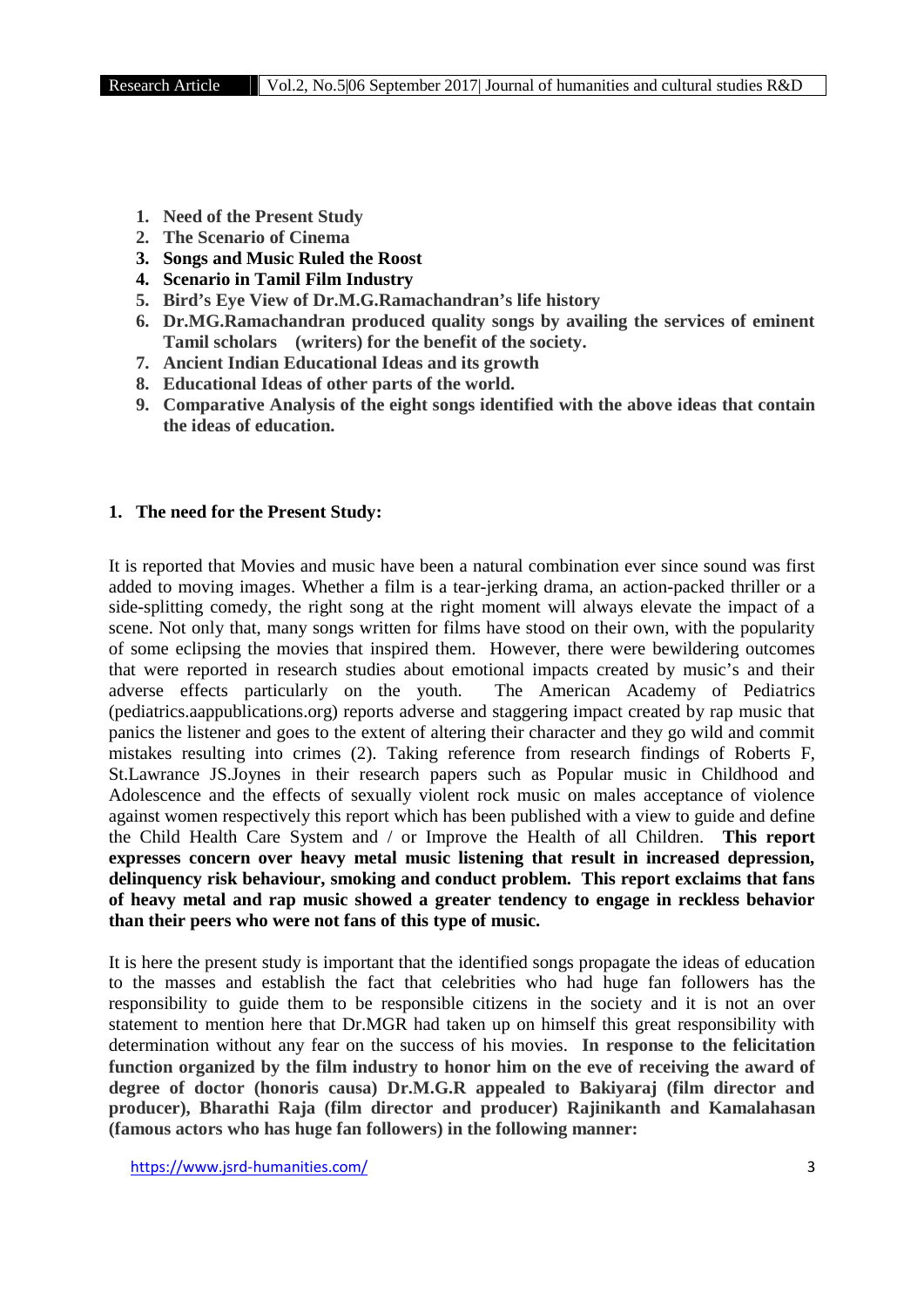For your life and profession you have entered in to this field however, see that you can propagate message through your story and songs to integrate the nation and the people. If you do so, not alone MGR or Shivaji though we have done something but you can do wonders with the latest advancement in the technology. While using the latest technology your ability will also grow using this do something good to the society, you may live 100 years or 150 years in the end what you have done to the welfare of the society that counts. You should not receive censure from the future generations (3).

### **2. The Scenario of Cinema:**

It was in 1927 the first speaking movie produced by Warner's Brothers titled "Jazz Singer" released in America. Later, in 1931 a film by name "Alam Aara" was released in India. That was the first movie from Indian Cinema Industry which was produced in Hindi and Urudu. The person who produced the movie Alam Aara also produced "Kalidas" in Tamil and Telegu. During those days there used to be more than 50 songs in a film and Kalidas itself consisted about 50 songs. Though the movie Kalidas was produced at the expense of Rs.8000/- it fetched an overwhelming collection of Rs.80,000/-(4). It is a fact that when cinema came in to existence in India movies were produced on the basis of stories from puranas (Ramayana, Mahabharatha and other philosophical and mythological stories) because the general masses wanted to see their heroes such as Sri Rama, Lord Krishna and others in movies as they have heard them only from the holy books. Kalidas was a famous story from Sanskrit. Later producers tried to produce films dubbing from other languages including other countries. For example, the movie "Man in the Iron Mask" was produced in Hollywood based on a novel. Mr.Sundaram of Modern Theatres produced a movie called "Uttama Puthiran" dubbing from Man in Iron Mask (5). When the Indian film industry was producing movies on the basis of stories from the puranas and popular kings of ancient past; few movies on social movements such as Menaka, Anathai Pen and Sabapathi were produced. However, when the movie by name Nam Iruvar (we two) released in 1947 by AVM Productions many movies on the basis of social evils or crisis were produced. AVM productions flourished in the Tamil Cinema though facing great difficulties enduring restrictions from the Government of India owing to second world war. It should be emphasized here that the screen play written by Peraringer Anna for movies such as Velaikkari (Servant Maid) or OrIravu (one night) on the basis of social evils attained great success and Anna became popular during 1940's. The greatest success that was achieved by the Tamil Film Industry was the production of the film "Para Sakthi" screen play written by Dr.Kalaignar Karunanithi (a great political leader known for his scholarship in Tamil and former Chief Minister of Tamil Nadu) which had attracted the attention of many people in Tamil Nadu (3).

#### **3. Songs and Music Ruled the Roost**

History of world cinema proclaims that certain movies became popular because of its super-hit songs. For example Broadway melody was a super hit movie in the 1930's which hit the box office at US\$ 3.00 million, and music and its lyrics attracted the attention of millions of fans (6). In collaboration with Arthur Freed, who wrote the lyrics, Mr. Brown compiled an impressive list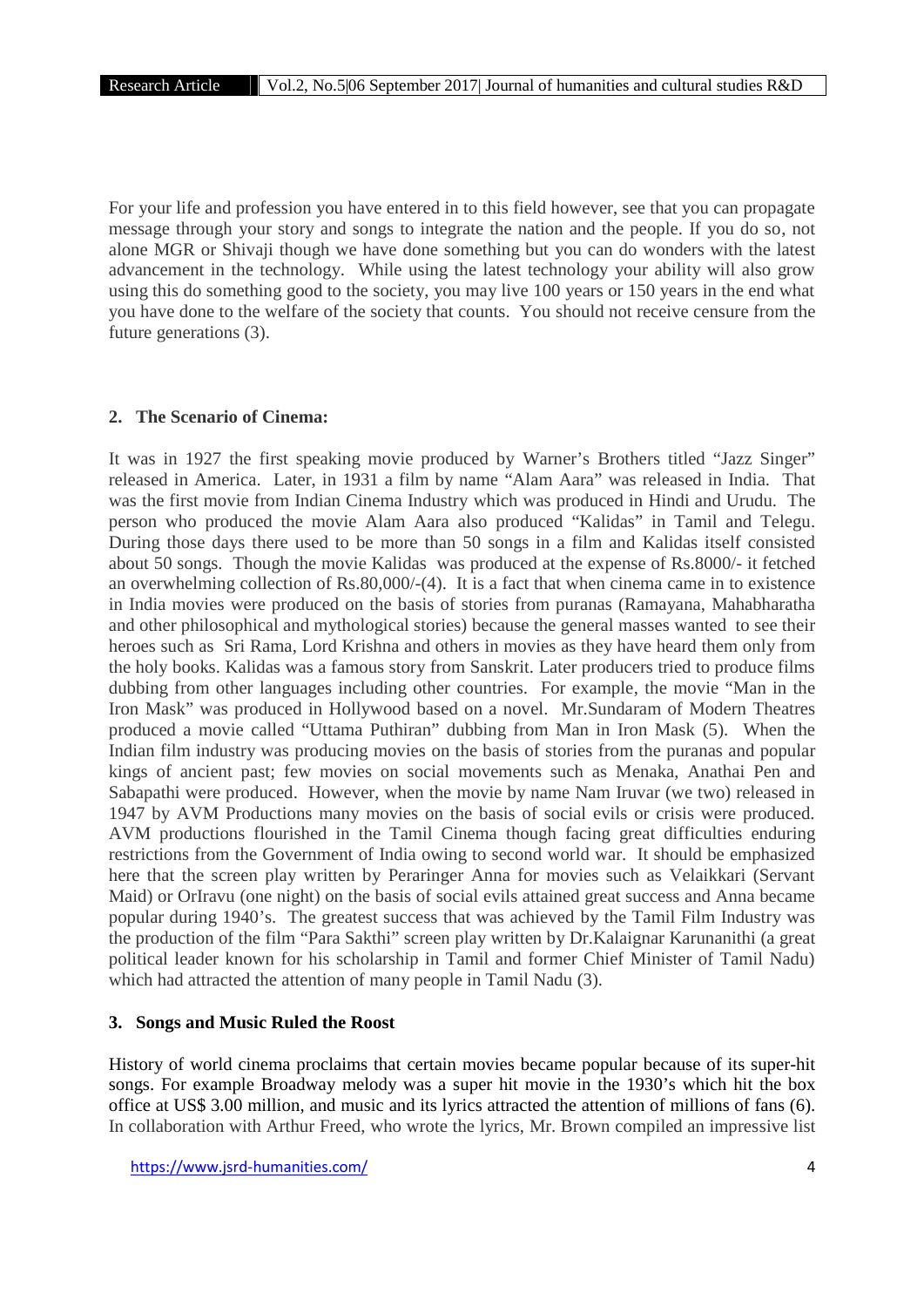of standards. These included "You Were Meant for Me," "You're an Old Smoothie," "Broadway Melody of 1929," "All I Do Is Dream of You" and "Alone" (7).

Again the film *The Great Ziegfeld* released in 1935 amazed the world of cinema by its scintillating songs (8). In 1944 **Going My Way** composed by Robert had certainly dominated the Hollywood. A biggest comedy but infused music in the movie and become highest grasping movie that had hit the box office of the value of 7.5 million that had made even the Pope to admire and offered accolades. This movie had won seven Oscar Awards in all the categories. One of the biggest successes in film in the 1930s and the pride of MGM at the time, it was acclaimed as the greatest musical biography to be made in Hollywood and still remains a standard in musical film making (8). Again in 1951 *An American in Paris* known for its success towards music The New Yark Times September 30, 1964, (9).

In 1960's Leyoned Bird – West Side Story won Oscar in all the categories including the best music and best song more to say that more innovation has been made in sound mixing in the movie and stood as the first and foremost in the innovation of sound mixing and paved the way for more exploration in the future not only in the Hollywood film industry but also in other film industry as well. Released on October 18, 1961 through United Artists, the film received high praise from critics and viewers, and became the second highest grossing film of the year in the United States. The film was nominated for 11 Academy Awards and won 10, including best picture (as well as a special award for Robbins), becoming the record holder for the most wins for a movie musical (10).

### **4. Scenario in Tamil Film Industry:**

The fact remains the same in Tamil Nadu, Southern India wherein there were films which had become popular for its songs as they contained lyrics with full of meaning. Consider the following song from the film *Mannadhi Mannan* ("King of Kings") which was a 1960 Indian Tamil Language swashbuckler directed and produced by M.Natesan. The film features MGR, Anjali Devi and Padmini in lead roles. The story of the film was written by Kannadasan, had musical score by Viswanathan and Ramamoorthy and was released on the eve of Diwali festival in 1960. The film achieved cult status and remembered for the melodious music, meaningful lyrics and dialogue, the dances by Padmini, Ragini and Anjali Devi and the impressive performance by MGR, and the opening song, 'Acchham Enbathu Madamaiyada' helped MGR become a cultural icon (11).

#### **English Translation of the Song:**

**To fear is ignorance and bravery is the quality inhibited in Dravidians.**

**Death may come at the age of six or hundred**

**However it is duty bound to protect the motherland**

**King Cheran established the stone after defeating Kanaga Vijyan**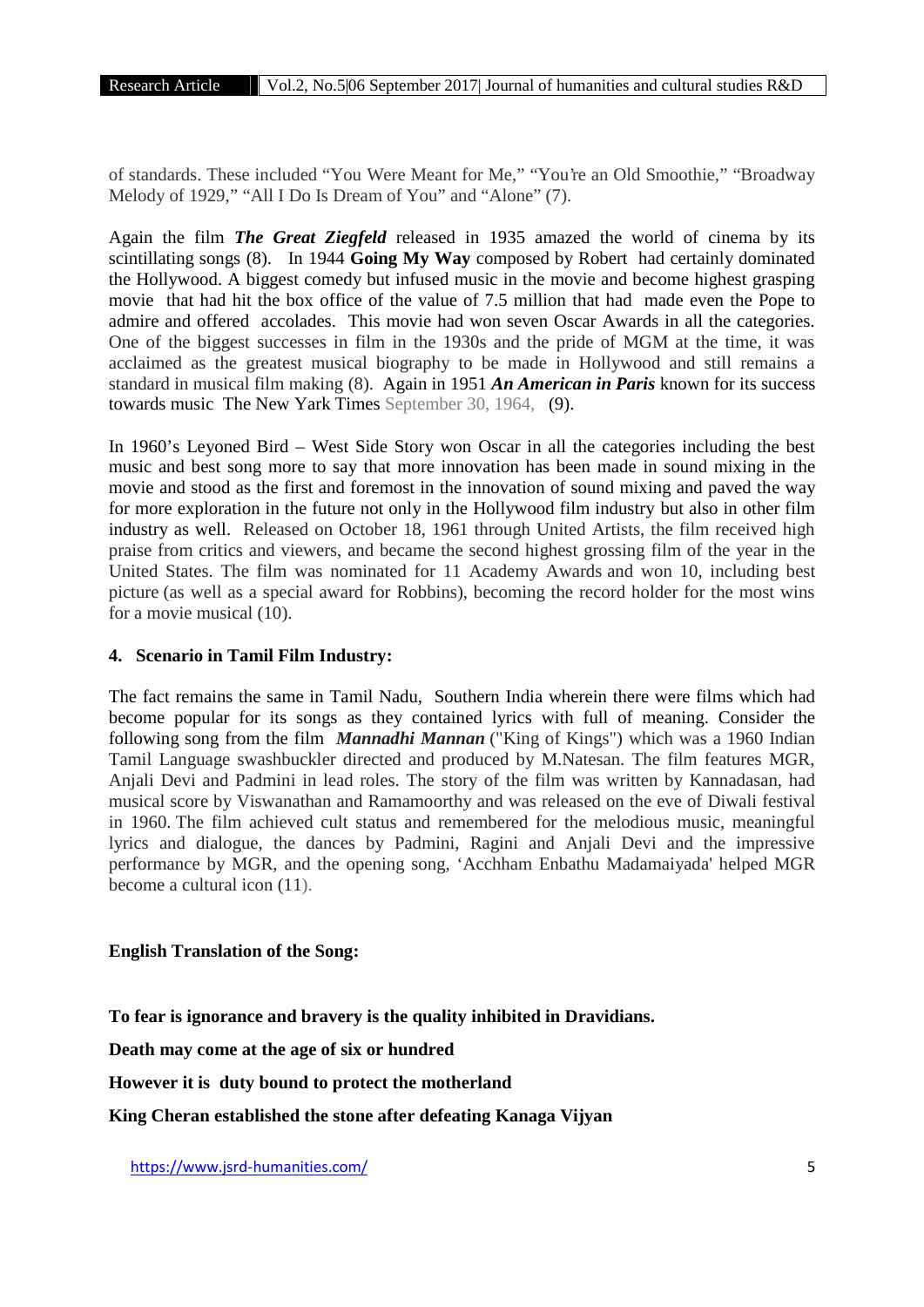**King Pandiya hosting his flag containing the symbol of fish at the Himalayas lived a life of bounty**

**A woman belong to Tamil culture while bearing the child will nurture braveness**

**The child in turn will rescue his mother in times of need**

**Million may live and die but whose name remains in the mind of people**

**Only those brave soldiers and those who protect the dignity of the people**

**Their names alone will remain in the annals of history**

### **Interpretation of the song:**

This song is a reflection of ancient Tamil culture wherein importance was given to bravery (12). It says that death may come either at the age of 6 or 100 but a soldier's duty is to protect his motherland even at the cost of death. The ancient Tamil King Cheran extended his empire up to Bengal after defeating the then King Kanaga Vijayan. King Vijayan later went to Sri-lanka after the defeat. According to history, King Kanaga Vijayan and several hundred of his followers fled to Sri Lanka after being defeated. In Lanka, they displaced the island's original inhabitants (Yakkhas) and established a kingdom and they became the ancestors of the modern Singhalese people (13). And King Pandya went up to the North from the Southern part and erected his famous fish symboled flag. These two establishes the fact that the ancient Tamil Kings tried to extend the boundary of their kingdom and ruled the entire India. This song further goes to the extent of narrating that bravery is part of the Tamil Culture and every mother will inculcate the concept of bravery to their children. The song finally concludes with a philosophical note that millions may born and die but the great warriors who saves the motherland and protect the prestige and prime of the countrymen alone will be remembered by posterity.

The above song gives a wonderful synopsis of the Tamil Society and emphasizes that the King's primary duty was to protect the prestige and prime of his subjects. Indeed such songs have become so popular and millions of people viewed them in the u-tube even these days https://www.youtube.com/watch?v=gAMipwXehK0 1,338,296 views. The song denotes the word Dravidians. This word denotes the Tamil Culture – Peraringar Anna who is the undisputed leader of the South India in his famous speech in the Upper House of Parliament in April 1962 made the following remarks: **(in the words of Annadurai):**

I claim, Sir, to come from a country, a part in India now, but which I think is of a different stock, not necessarily antagonistic. I beong to the Dravidian Stock. I am proud to call myself a Dravidian. That does not mean that I am against a Bengali or a Maharashtrian or a Gujarathi. As Robert Burns has stated, "A Man is a man for all that, I say that I belong to the Dravidian stock, and that is only because I consider that the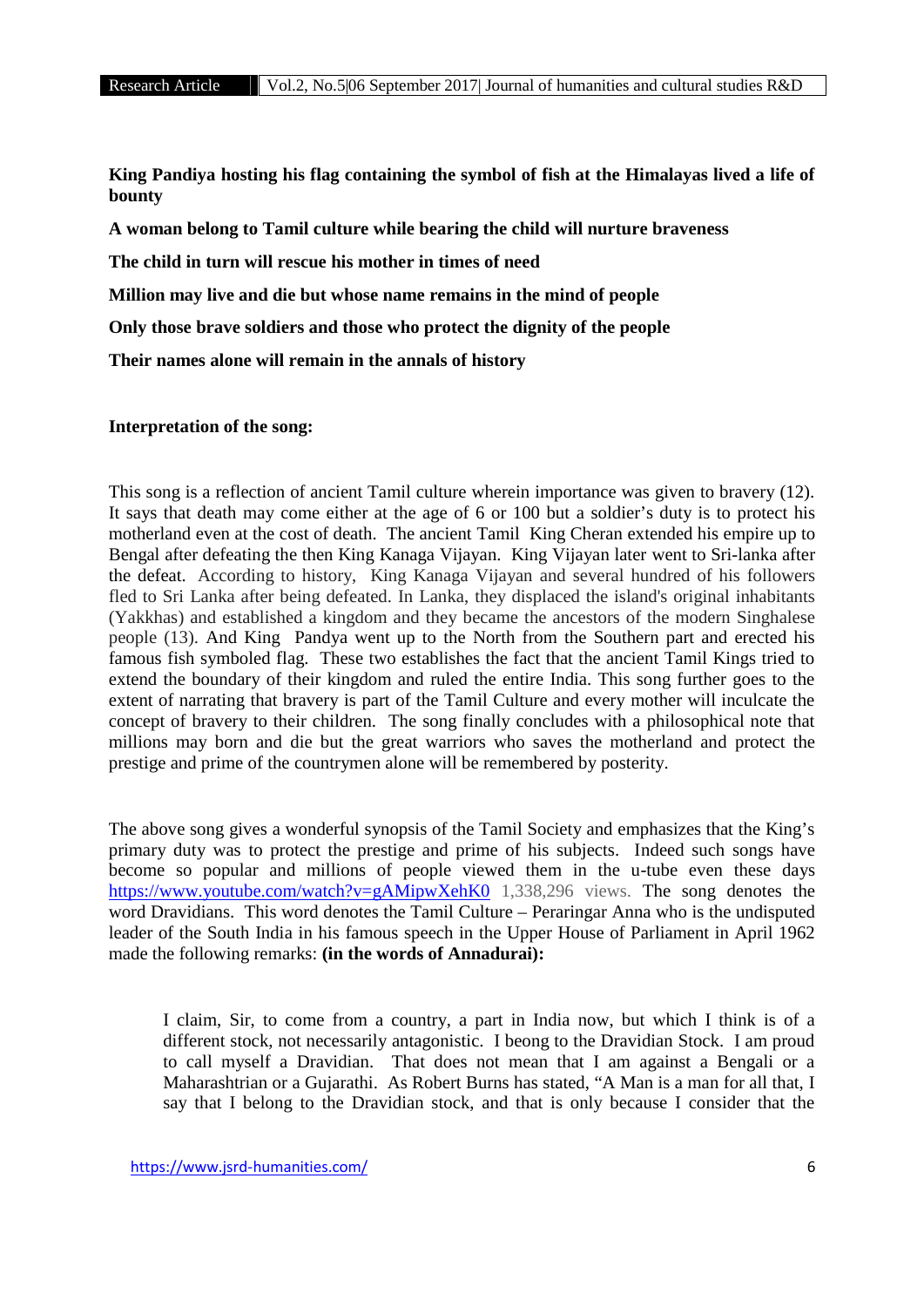Dravidians have got something concrete, something distinct, something different to offer to the nation at large. Therefore it is that we want self-determination".

Swami Vivekananda quotes "The Madras Presidency is the habitat of the Tamil race whose civilization was the most ancient and a branch of wom called the Sumerians, spread a vast civilization on the banks of the Euphrates, in very ancient times, whose astrology, religious lore, morals furnished the foundation for the Assyrian, and Babylonian civilization, and whose mythology was the source of the Christian Bible. Another branch of the Tamilians spread from the Malabar Coast, and gave rise to the wonderful Egyptian civilization, and the Aryans also are indebted to this race in many respects (14).

### **5. Brief History of Dr.MGR ( A bird's Eye View):**

Dr.MGR belonged to a majestic family. His father Shri.Maruthur Gopalan was a district magistrate in Thrishoor, Kerala. Shri. Maruthur Gopalan was so straight forward and gave verdict against his own relatives on the basis of merit of the case. This had resulted in rift within the family circle and Maruthur Gopalan decided to move to Srilanka in 1913. Ramu Pillai and Velupillai supported MGR's father financially to settle in Kandi of Srilanka (15). Marudur Gopalan was initially employed as an English teacher in a College and later entered in to the judiciary service of Sri Lanka as a District Judge of Kandi (16).

Dr.MGR was born on 17<sup>th</sup> Jan. 1917 at Kandi of Srilanka. Sri.Muruthur Goplan, passed away in 1920 at that time MGR's age was only three.. After the demise of Shri.Maruthur Gopalan mother Satyabhama moved to Kumbakonam of Tamil Nadu where Mr.Narayanan lived. Mr.Narayanan was the maternal uncle of Dr.MGR. Dr.MGR and his elder brother Sri.Chakrapani studied in a Government school in Kumbakonan.

Due to compelling situation prevailed in the family, MGR decided to take up employment at the very young age and joined Madurai Original Boys Company with the help of his uncle Mr.Narayanan. Mother Satyabhama agreed to this idea with great hesitation. Initially MGR's salary was four and half rupees per week. In this company MGR associated with comedy actor Kali; N.Ratinam and PU Chinnappa. MGR learnt the nuances of acting and acted more than 30 dramas within the age of 15 years.

MGR along with his brother MG Chakrapani got a chance to act in the movie "Sathi Leelavathi". MGR's role in the movie was "Inspector". The movie was released in the year 1936 and both of them received a salary Rs.100/-. First time MGR could own a hundred rupee note. In course of time, many chances to act as *inspector* in various other movies came but MGR did not accept as he feared that he will be sealed in the role of an inspector for ever.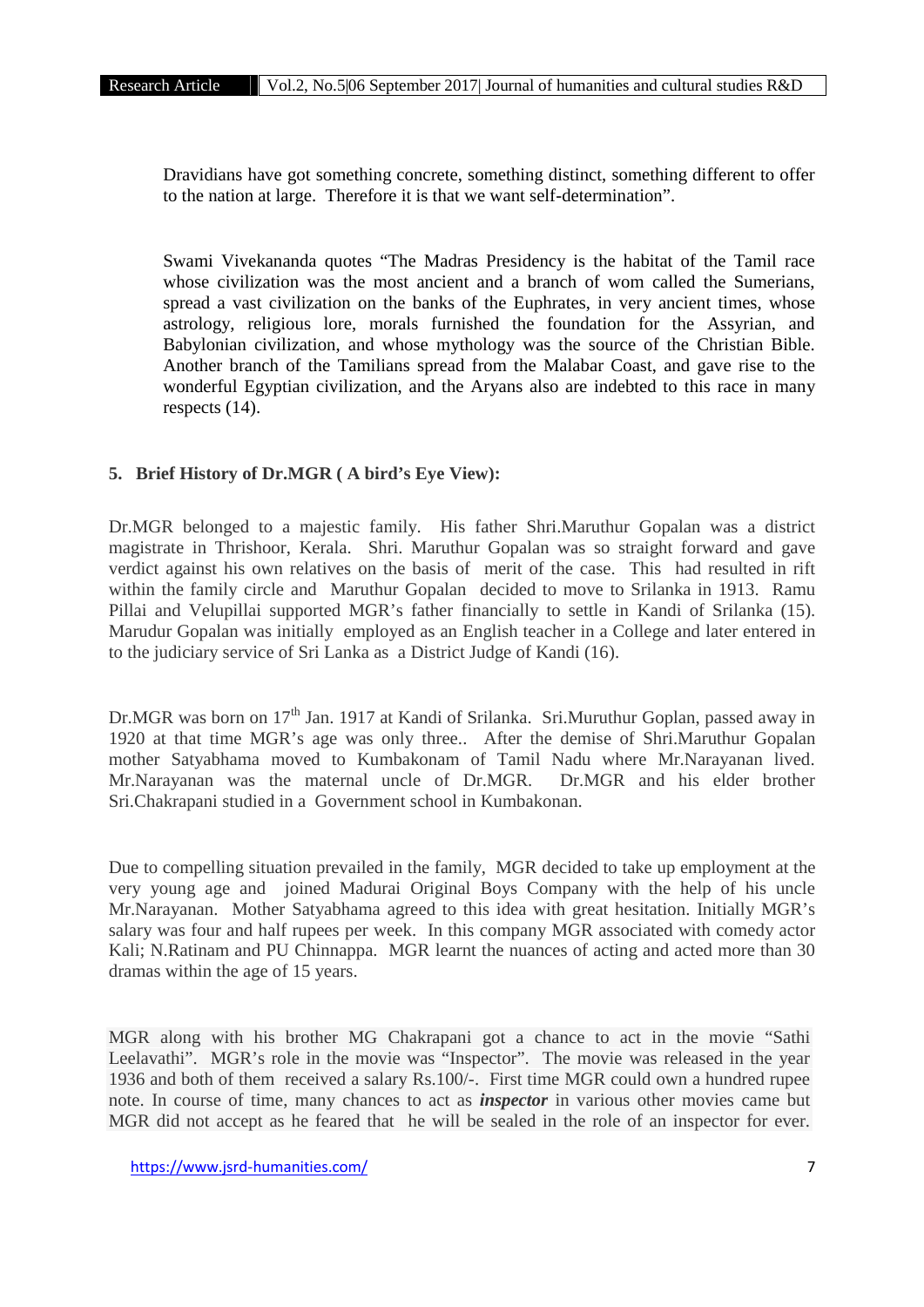However, he acted in small roles in movies like Iru-Sagothirargal (two brothers), Maya Machindra, Prahaladan, Ashokumar, Sitha Jananam, Tamilarium Perumal, Dasipen that proved his acting skills. Later he was offered a chance to act as a hero in the movie "Chaya" but production of the movie was later dropped. Thus for nearly nine years MGR had to struggle before he actually got a chance to act as *an hero* in the film Rajakumari released by Jupiter Pictures. Rajakumari was released in 1947 and, much to the surprise of Mohideen, it turned out to be a big success! The profits were huge. MGR arrived as a hero and it was the beginning of an astonishingly successful career that would be discussed for years to come exclaimed in the leading English News Paper The Hindu (17). Later, A.S.A. Samy's Marmayogi (Robin Hoodlike adventure) set the formula for MGR films where he bashed up the villains and saved the heroine. The trend of the solo entry song for the hero started with MGR in his film Malai Kallan where he appears singing 'Ethanai kaalam thaan aemaatruvar indha naatiley' (How long did politicians try to cheat people). The period witnessed so to say the transformation of a matinee idol becoming a demi-God for his fans and MGR joined the political party, Dravida Munnetra Kalagam (DMK) in 1953 owing to the influence of C.N.Annadurai(18)

Jupiter Films, a significant film production company from Coimbatore that made path-breaking films such as Menaka and Velaikkari that dealt with social issues such as widow re-marriage and women empowerment. "They set new trends at a time when mythological films ruled. They replaced songs (sometimes going up to a 100 in one film) with dialogues in chaste Tamil, and reached the common man. Velaikkari is adapted C.N. Annadurai's play. It marked Arignar Anna's debut in films as a writer and it is such films that later played a role in strengthening the Dravidian political movement,". The film created the trend of the concept of "Robin Hood" and inspired various films like Neelamalai Thirudan (1957), Malaiyoor Mambattiyan (1983), Gentleman (1993) and Sivaji (2007) The film Malaikallan also created the trend of philosophical songs and introduction songs for the lead actors (19) own the National Film Award for Best Feature Film in Tamil  $\_$  President's Silver Medal in 1954 at the  $2<sup>nd</sup>$  National Film Award (20).

The dream of common man in Tamil Nadu that their Hero should become a political leader and rule them had come true when MGR founded AIADMK in 1972 and then became the Chief Minister of Tamil Nadu in 1977. Some of the major welfare schemes that were introduced by him as Chief Minister of Tamil Nadu are:

- He ordered 20 kg of rice to be given through Public Distribution System through TUCS and reduced the rate of rice to Rs.1.75/-
- He introduced scheme for assistance to the destitute women for their marriage expenses.
- In 1980s MGR took **strict action against Naxalites**. He gave free hand for the police to go against the naxals and till today there is no naxalism/maoism in Tamil Nadu.
- M.G.R implemented lot of freebies to whom it is really needed. Freebies including Sewing machine for ladies etc.
- M.G.R opened **Vandalur Zoo**, the largest zoological garden in India.
- M.G.R created **Tamil University** in Thanjavur.
- M.G.R conducted 5th **Tamil World Conference** in Madurai.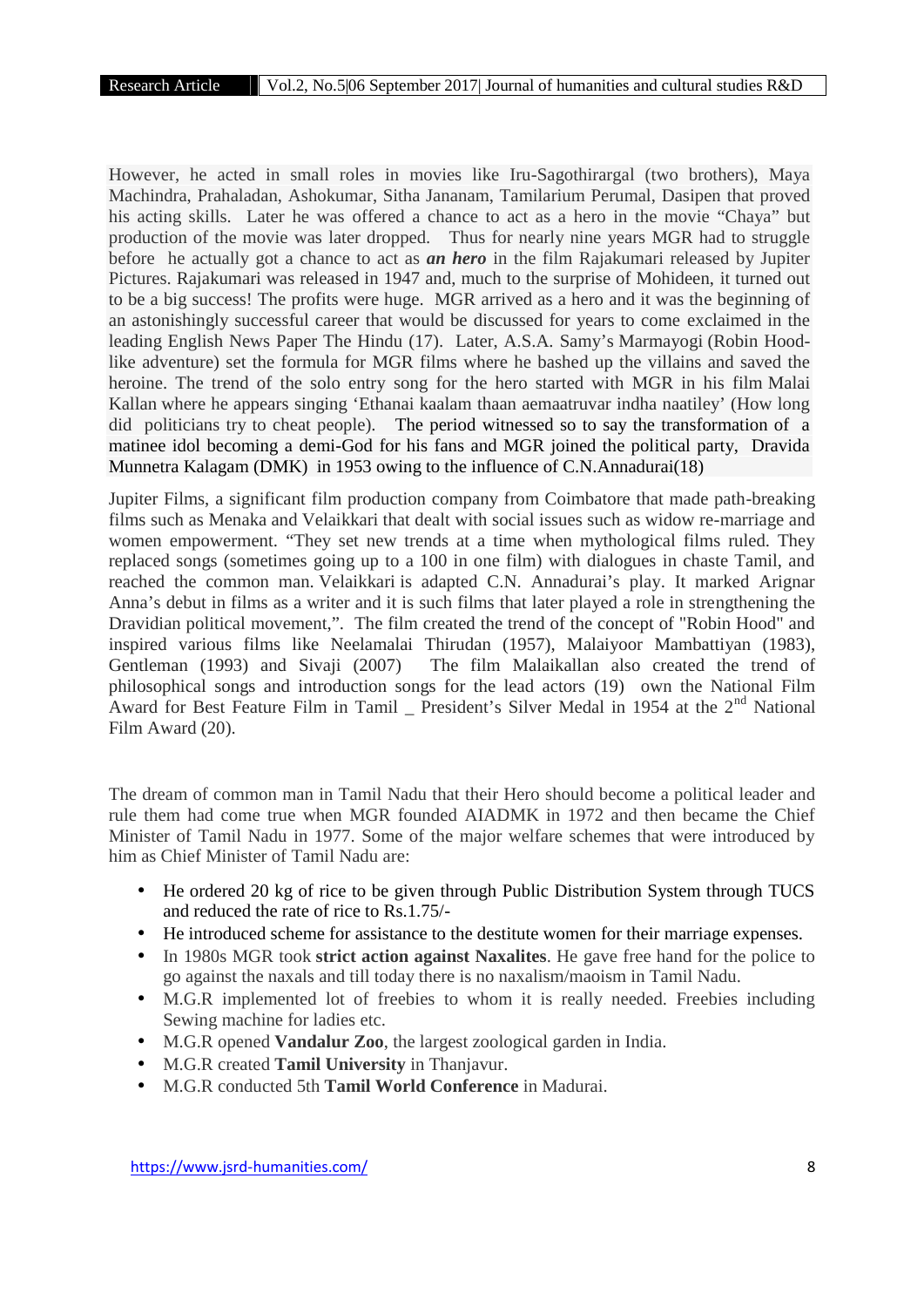- M.G.R established nearly six Universities **Mother Therasa Women's University Bharathiar, Bharathidasan and paved the way for establishing private engineering colleges realizing the importance of creating technical manpower.**
- He was successful in **getting share of Cauvery Water from Karnataka** with his personal visit to the then Chief Minister's residence.
- Introduced the famous free mid-day meals scheme called the Chief Minister's Noon Meals Scheme.

### **6. Dr.MG.Ramachandran produced quality songs by availing the services of eminent Tamil scholars (writers) for the benefit of the society.**

The weekly Tamil Magazine "KUMUDAM" brings out articles in the heading "Ayirathil Oruvan" in memory of Bharat Ratna Dr.MGR's centenary celebration's. Under this chapter, celebrities who had associated with Dr.MGR were requested to share their experiences with him. Kavinger (Poet) Na Muthulingam shared the experience he had with Dr. MGR. It is stated here that Na Muthulingam had written more than 1500 film songs and a popular lyricist. Muthulingam writes "like purachithalaivar (Dr.MGR) his songs are also immortal". It is Dr.MGR who gave importance to aesthetics to tunes and construction of new and meaningful words in the songs and therefore Dr.MGR songs stands tall; generation after generation (21).

He further writes, that it was very difficult to get MGR's concurrence and finalize a song. Some songs were accepted by him in a single day. At the same time, it took moths to get the songs accepted by MGR. For example Muthulingam states that he wrote three songs for MGR's movie "Madhuraiyai Meeta Sundara Pandian" and it took months to get MGR's consent to finalize the song.

Again in his essay (chapter) in the book edited by (Manathai Thotta Makkal Thilagam Sabitha Joseph chapter written by Na.Muthulingam PP 23-45) Na Muthulingam reiterates that :

MGR wanted to introduce good ideas in music in his film songs so that it will get in to the minds of his fans and that is why he paid enormous attention to it. Soon after MGR become the Chief Minister of Tamil Nadu the daily Washington Post exclaimed that it was because of the popularity MGR gained through his philosophical songs he was able to snatch such a victory  $(22)$ .

Muthulingam states that MGR used to advise him in the following manner (in the words of MGR):

**"Even when you write songs relating to sad news for the movies you should not use half words". When Pattukottaiar writes sometimes half-words would come (that**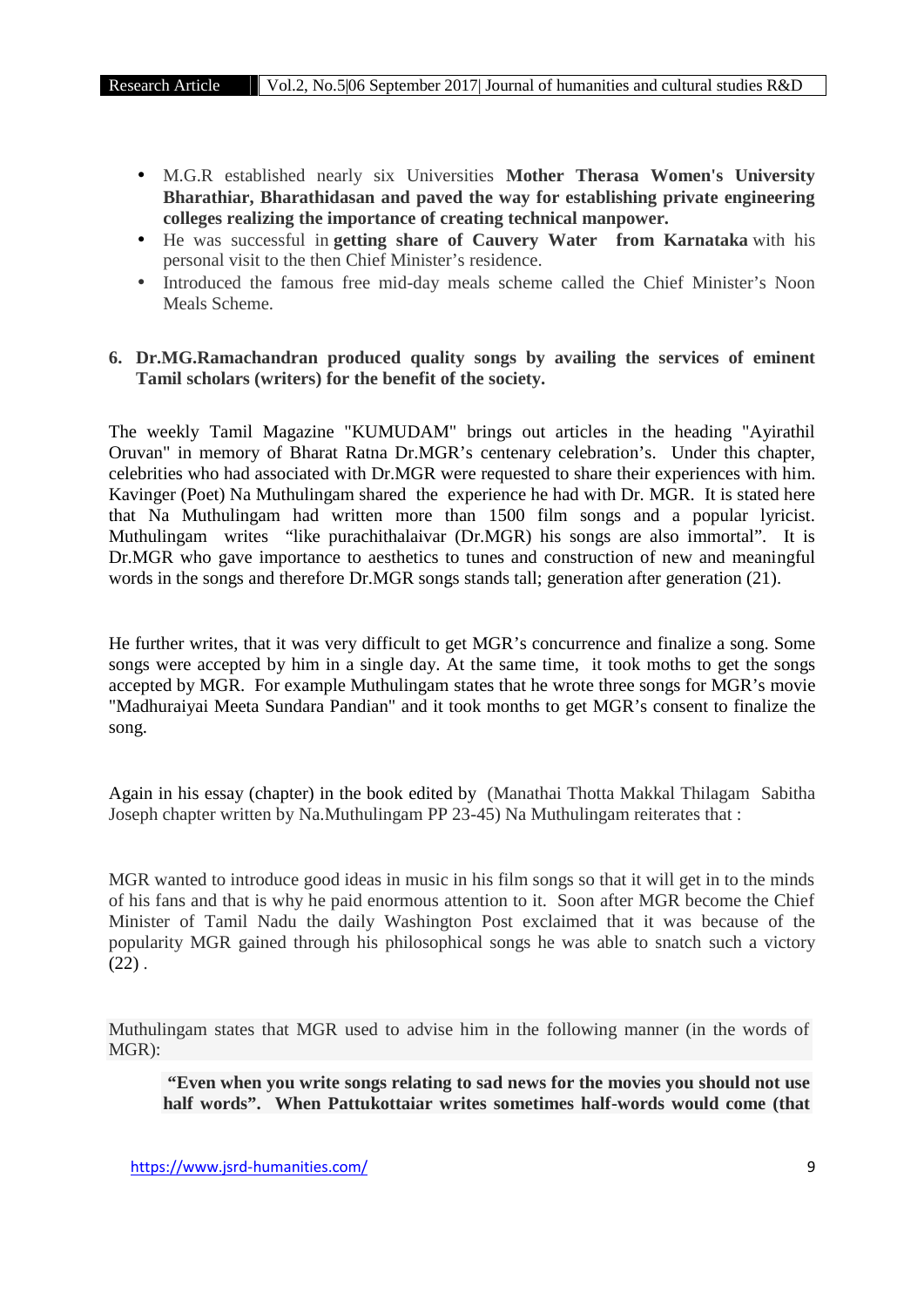### **will make the concept in complete) however it will not happen to Kannadasan. Mix Pattukottai and Kannadasan in your writings'.**

Muthulingam states that for the movie "Indrupol Endrum Valka" the original first song was different and what was taken place was different. The first song was "pathai mari ponavare payanam yenge sollunga" (i.e. deviated from your chosen path where is your journey). Director Sridhar told that the meaning of this song will coincide with the situation in the story. But MGR advised do not to write incomplete concepts as our ideology is undisputed. After this alone, I wrote the super-hit song Anbukku Nan Adimai, Tamil Panbukku Nan Adimai – (I am slave to eternal love and I am slave to the ethical values of Tamil Language) .

The above enlightens the fact that Dr.MGR wanted the lyric writers to write songs in accordance with his according to his ideas and these ideas mainly centered on the rights of the poor's, their upliftment, social inequalities and the need for decentralization of wealth; weeding out of corruptive practice and inculcating moral values in the society. It is therefore, not a mere exaggeration to state that Dr.MGR knows the lyrics of a song including its meaning and the purpose for which it was written for his movie. In other words, Dr.MGR wanted the lyric writers to compose songs according to his ideology. To substantiate the above facts the following is quoted:

After the great success of his movie Nadodi Mannan (Vagabond King) Dr.MGR shared his views on the story selection and various other aspects of producing the movie including lyrics of the songs (23):

### *In the words of MGR:*

The lyrics of the songs must reflect the real theme of the story. For example one day the producer of a movie asked me to give my opinion on how to take a love scene in a particular movie as I was the hero. The scene was that "myself and the heroine should share the moment of love and romance". I told him that the story of the movie is not yet finalized then how can we come to a conclusion about the love scene to be taken at this premature stage. The love scene should match with that of the story, the song to be sung and the tune as well. The producer told me that he will send the recorded song so that I can come up with suggestion.

Such peculiar situation had not happened in the film Nadodi Mannan. The title song was written by Na Muthukoothan. He is a member of the political party I belong and thereby the political ideology coincided. He also wrote another song "Sammathama (is it ok)". This song is a reflection of equity between husband and wife. It also contain eternal truth that if hunger arise the family should share the food among themselves as the birds do. Similarly for the other songs written by Sri.Baskaran and Kavinger Suradha, I clearly shared my views that made them to compose the songs. The song like "Thadukkathe Ennai Thadukkathe (do not stop me)" was written by Sri.Athmanadhan is a reflection of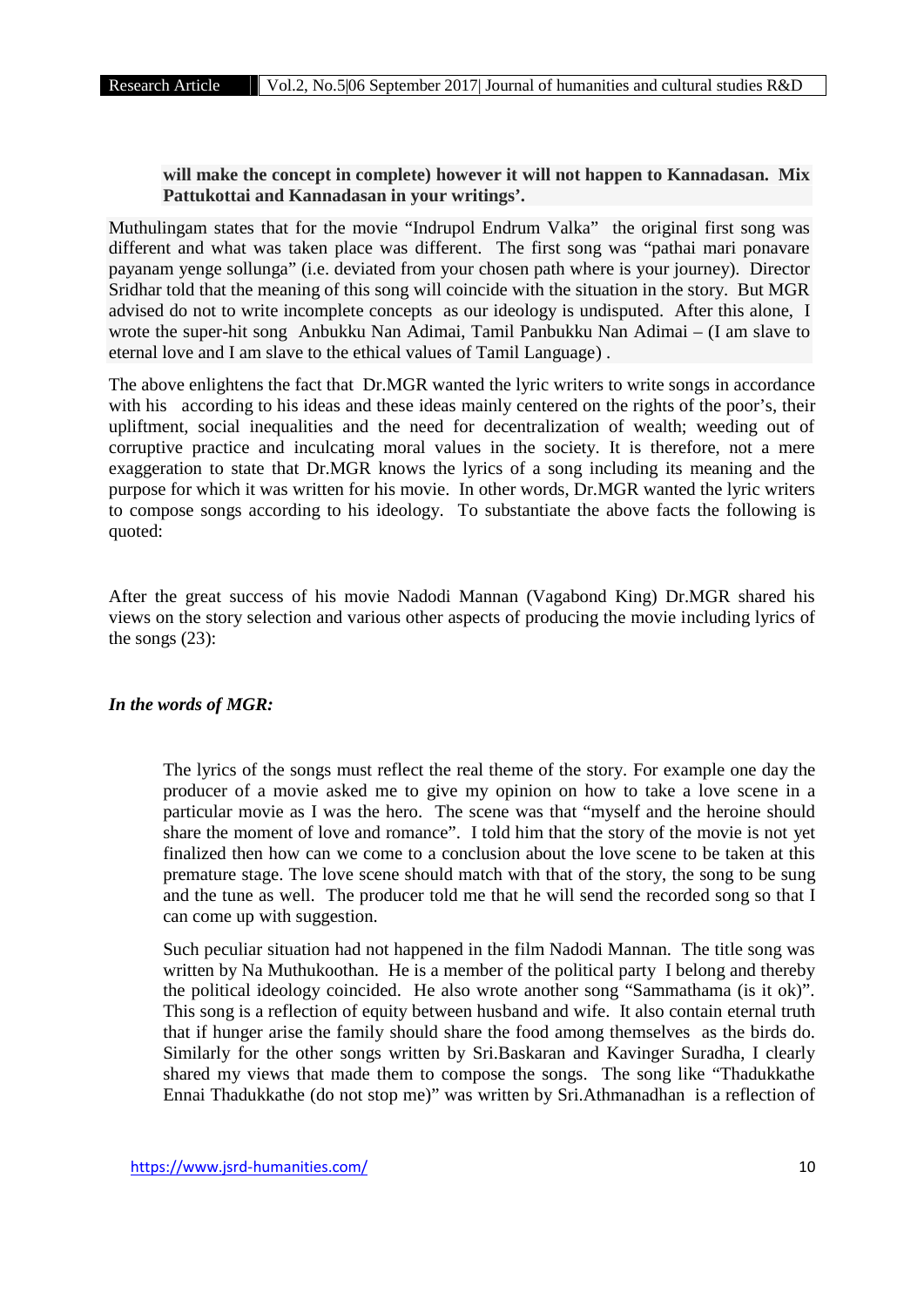people who blindly follow certain sophistry. For example, a man who never tries to secure a job, but blames the fate for his unemployment!

The super hit song – Thoongathe Thambi Thoongathe (do not sleep oh brother), written by Pattukottaiar – is not written for the children alone. It was written for people who did not care to realize the sufferings of the people but pretend to do things. Another song written by Pattukottair – Kaduvelanthenna machan (what is the use of cultivation) is the reflection of the ideology of the political party DMK.

I spent good amount of time with lyric writer Sri.Lakshmanadoss to write the song "Vulaipathila Vulaippai Peruvathilla" (it is indulging in work or extracting work happiness lies). As he is new to this field he struggled hard to complete the lyrics in accordance with my thinking. Especially, I wanted him to introduce certain new thoughts such as - happiness will not arise neither to the giver nor to the receiver. So far, the Philosophers acclaim that the giver attains happiness when he gives and sees the receiver is enjoying what is given. But I wish to propagate a message in the song that no one should be there in the country to give nor to take and everyone should have their basic necessity fulfilled without seeking it from someone else.

The lyrics such as "pattathile pathavivuyarvathile" (i.e. attaining degrees and getting greater elevation in jobs) one may not attain happiness - such message is a warning message to the Ministers and the officials who are occupying higher positions in the society but doing nothing to improve the conditions of the people. Mr.S.M.Subbiah wonderfully composed these songs. **Thus in this movie - the story, the lyrics and the tunes of the songs together reflect the message that gave impetus for the success.**

The above narration establishes the fact that Dr.MGR gave importance to lyrics of the songs written for his movies. No doubt Dr.MGR engaged **eminent writers to write songs according to the situation of the movies without compromising his ideologies. It is because of such an interaction with the peers Dr.MGR was able to cull out the best from them that has resulted in propagation of higher values in life through his film songs.**

**7. The Scenario of Indian Education Origin and growth:**

F.E. KEAY, "A History of Education in India" with additional Chapter by Sukumar Mitra, Calcutta Oxford University Press (1978) denotes the following (24):

"Throughout the long centuries of India's History, educational development was taking place. It began way back in the times when the hymns of the Vedas were being composed and has gone on until the present time. The oldest and the richest Veda from which other Vedas emerged is the "Rigveda". The mantras of Rig-Veda were chanted before the alphabets were invented. Chanting or bye hearting or memorizing the mantras of Rigveda was considered as knowledge or education and every boy from the Brahmin community compulsorily learnt it verbally from their parents as they knew chanting of mantras. Thus, the technical lore of language and of hymns was handed down from father to son and this was no doubt the beginning of Brahminic Education in India. Along with the chanting of mantras they followed strict discipline and regulated their everyday activities so that they remain absorbed in Brahman or God to attain Moksha (emancipation) that is the absolute aim of Vedas.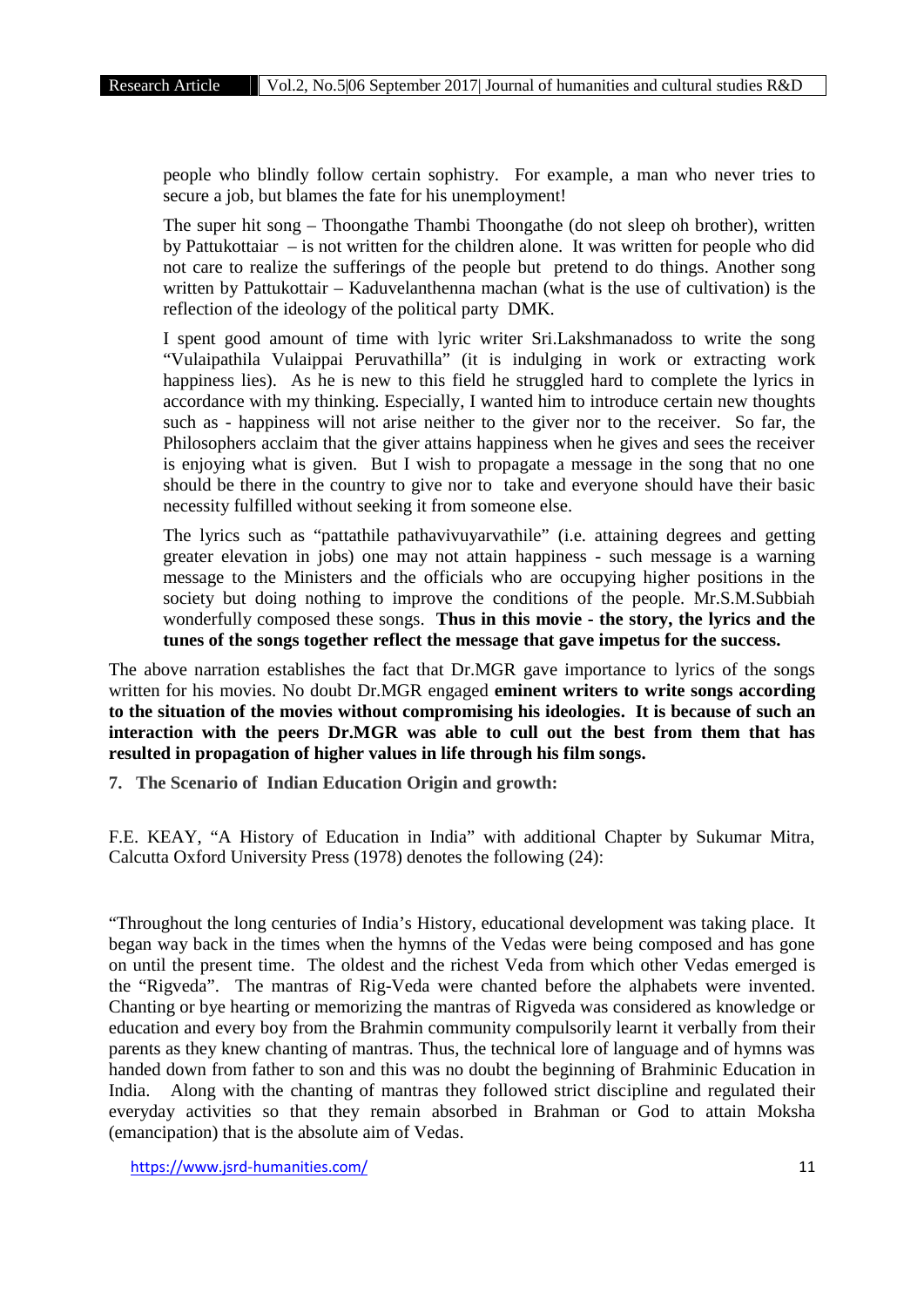#### **Methods of Teaching and Discipline Expected of the students:**

Students were admitted at the age of seven. There were regulations for clothing of those who had become students. Everyday the students were taught for four to five hours.. Gautama says, the students were advised to bath daily and to avoid honey, meat, perfumes, garlands, sleep in the day-time, ointments, a carriage, shoes, a parasol, love, anger, covetousness, perplexity, garrulity, playing musical instruments, bathing for mere pleasure, cleaning the teeth, elation, dancing, singing, calumny and terror and all pungent foods (25).

In the presence of the teacher students must not cover their throat, cross their legs, or lean against a wall, or stretch out their feet. Tongs, arms and stomach must be kept in subjection. They should always speak the truth with due respect to elders and avoid bitter speeches. Gambling, low service, taking things that are not offered and injuring animate beings were prohibited. The pupil should not contradict and should occupy a seat or couch lower than the teacher. The student should always rise in the morning before his teacher wakes up and retire to rest at night after him. If the teacher wished to talk to the student, the student should stand up and should immediately rush when called up. The teacher's name should not be pronounced by the student. Every morning the student should embrace the feet of the teacher. Students had to live with their gurus for the entire duration of the course. To complete all the four Vedas it may take 48 years. It must be noted here that the Vedas are not studied to earn for a living. Vedas were studied to understand and realize God within oneself (26).

### **Bhudistic Education in India:**

Buddhism came into existence in about 600 B.C. and contributed harmoniously to the development of Indian culture. The main educational centers of Buddhism were Monasteries and Viharas and the entire educational system was controlled by the monks. The whole discipline (Siksha) had three important aspects viz, morality contemplation and wisdom. Since the absolute aim of Buddhism was the attainment of Nirvana or Salvation, the pattern of education was predominated by religious study and the development of character. As India had marked a high level of development in Literature, Philosophy, Arts, Commerce, Agriculture and the Methods of warfare these subjects were also included as a secondary part of the curriculum. Besides Spinning, Weaving, Printing of the cloth, Tailoring, Accountancy, Painting, Ayurveda, Surgery etc were taught (27).It was the first time that education was offered to all persons irrespective of caste except slaves, army-desserters the diabled and the sick. The students were admitted only at the age of eight and the duration of study was fixed to be for 12years (28).

The above are education scenario from the ancient past including the Budhistic period. As can be seen above that Education in ancient India is about learning of vedas with strict discipline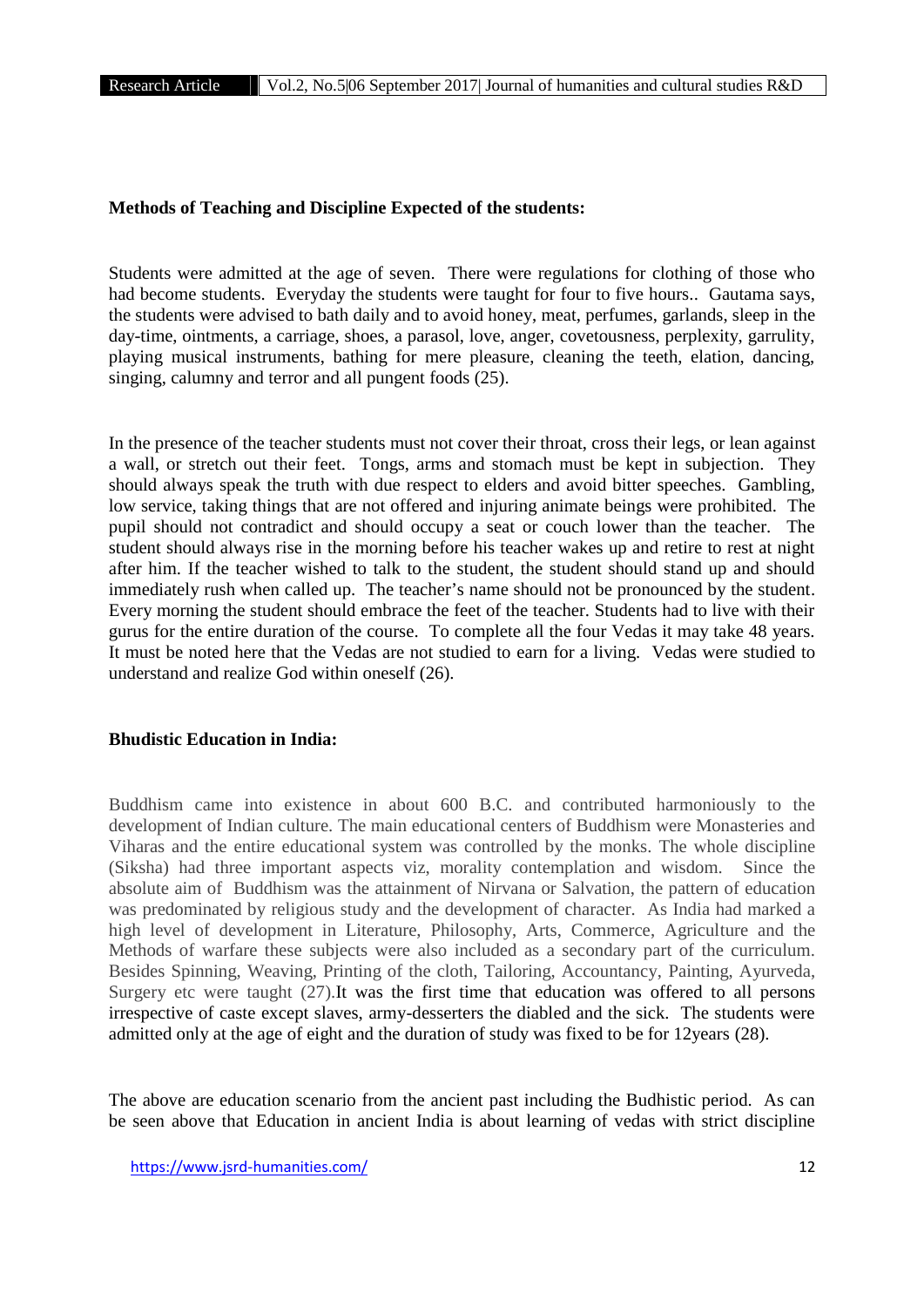such as absence of anger, covetousness perplexity and leading a life of Truthfulness, contentment leading to emancipation. In the medieval period and Bhudistic system of education the students were not only thought to maintain character including truthfulness but also astronomy, medicine, mathematics were also taught. This is the synthesis about educational ideas of the past as far as India is concerned. This can be taken as basis to make a comparative analysis for the proposed study. Before making a comparative analysis it is pertinent to understand the educational ideas in other parts of the world so that an heuristic can be arrived at to make the comparative analysis holistic.

### **8. Educational Ideas of other parts of the world.**

It is now important to understand the scenario of education in certain other parts of the world **and derive ideas of education contemplated by the philosophers. In this regard it is** appropriate to indicate the work done by Dr.Lula Cole "A History of Education" – Socrates to Montessori published by Holt, Rinehart and Winston, New York wherein the author deals in detail about History of Education from the ancient past and lists the "Aims of Education" of eminent scholars (29). Since the objective and scope of this research work is to make a comparative analysis with the ideas of education, it is found necessary to reiterate the sum and substance what Lula Cole had given in the form of a table and make a comparative analysis with the educational ideas contemplated with the identified film songs of Dr.MG Ramachandran:

|                         | comparative analysis with the ideas of education, it is found necessary to reiterate the sum and<br>substance what Lula Cole had given in the form of a table and make a comparative analysis with<br>the educational ideas contemplated with the identified film songs of Dr.MG Ramachandran: |                                                                                                                                                            |  |
|-------------------------|------------------------------------------------------------------------------------------------------------------------------------------------------------------------------------------------------------------------------------------------------------------------------------------------|------------------------------------------------------------------------------------------------------------------------------------------------------------|--|
| SI.<br>No.              | Teacher                                                                                                                                                                                                                                                                                        | <b>Educational Ideas</b>                                                                                                                                   |  |
| $\mathbf{1}$            | Socrates (Greece)<br>$(469-399 \text{ BC})$                                                                                                                                                                                                                                                    | Truth, knowledge; Development of character; Development of<br>mental powers                                                                                |  |
| $\overline{2}$          | Quintilian (Italy)<br>$(AD 35-86)$                                                                                                                                                                                                                                                             | Preparation for public service; Culture; Erudition; Training for<br>leadership                                                                             |  |
| $\overline{\mathbf{3}}$ | Quintilian<br>Vittorino (Italy)<br>$(1378 - 1446)$                                                                                                                                                                                                                                             | Perfection; Balanced development of all powers; Development of<br>character; Happiness; Culture; Training for leadership                                   |  |
| $\overline{\mathbf{4}}$ | Loyala (Italy)<br>(1500)                                                                                                                                                                                                                                                                       | Preparation for public service; Development of character; Service to<br>others; Training for leadership                                                    |  |
| 5                       | Montessori (Italy)                                                                                                                                                                                                                                                                             | Balanced development of all powers; Preparation for life;<br>Development of character; Development of mental powers;<br><b>Unfolding of innate ability</b> |  |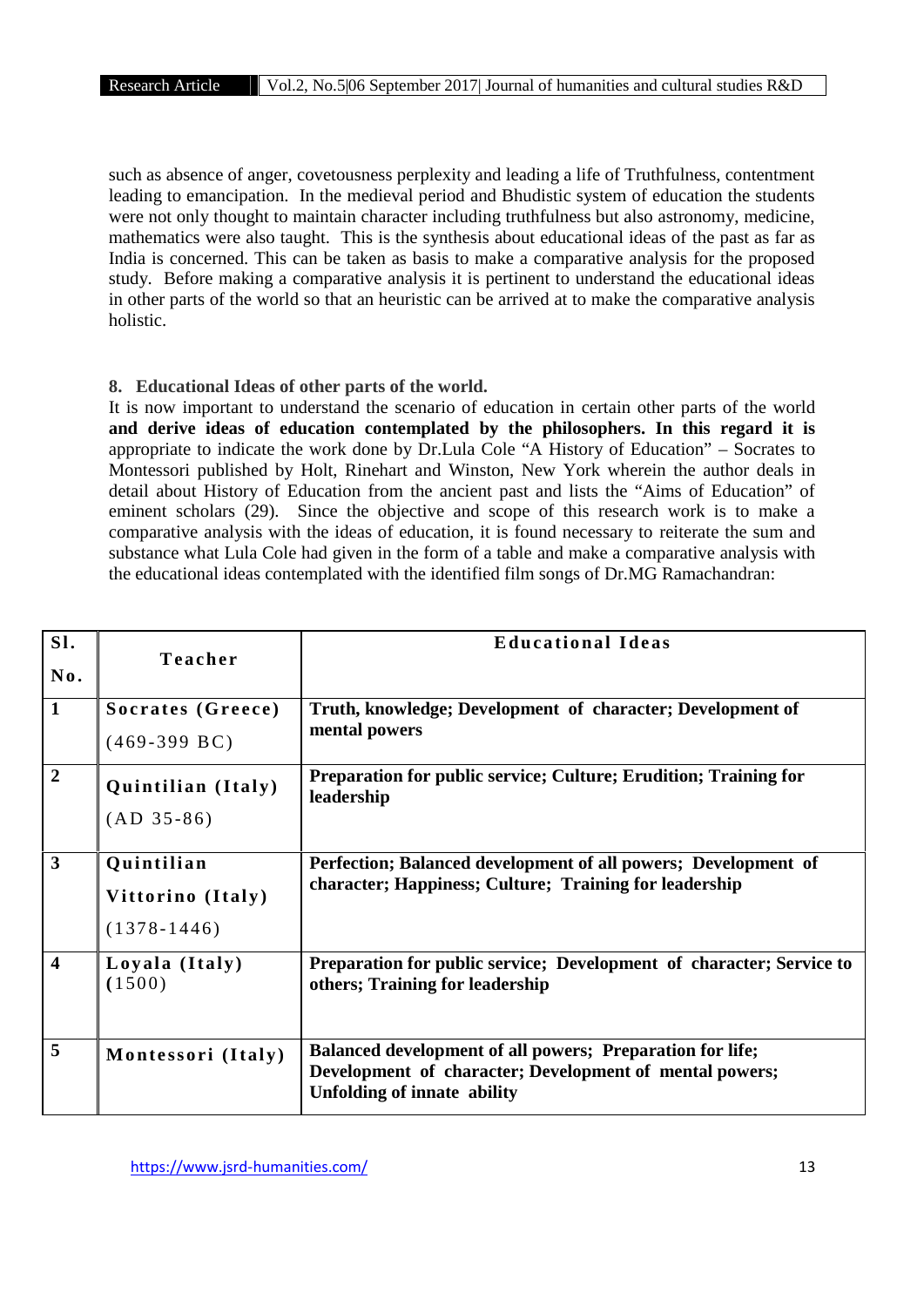|                | <b>Research Article</b>                       | Vol.2, No.5 06 September 2017 Journal of humanities and cultural studies R&D                                                            |
|----------------|-----------------------------------------------|-----------------------------------------------------------------------------------------------------------------------------------------|
|                |                                               |                                                                                                                                         |
|                |                                               |                                                                                                                                         |
| 6              | <b>Ausonius</b> (France)                      | <b>Culture; Culture; Elegance</b>                                                                                                       |
|                | $(310-394)$                                   |                                                                                                                                         |
| $\overline{7}$ | De la Salle<br>(France) (1651-<br>1719)       | Preparation for life; Preparation for public service;<br>Development of Character; Preparation to earn at<br>living; service to others. |
| 8              | Seguin (France)                               | Control over nature                                                                                                                     |
|                | $(1812 - 1880)$                               |                                                                                                                                         |
| 9              | <b>Binet</b> (France)                         | Perfection                                                                                                                              |
|                | $(1857-1911)$                                 |                                                                                                                                         |
| 10             | Abelard (France)                              | Truth, Knowledge, Development of Mental Powers.                                                                                         |
|                | $(1079 - 1142)$                               |                                                                                                                                         |
| 11             | Origen (Egypt)                                | Truth, Knowledge, Development of Character, Culture,<br>Erudiction                                                                      |
| 12             | Jerome (Palastine)                            | Preparation of eternity, Culture and Erudiction                                                                                         |
| 13             | Alcuin (Germany)                              | Preparation for Eternity, Development of Character                                                                                      |
|                | $(735 - 804)$                                 |                                                                                                                                         |
| 14             | Melanchthon<br>(Germany)                      | Preparation for Public service, Development of<br>Character                                                                             |
|                | $(1497 - 1560)$                               |                                                                                                                                         |
| 15             | Francke<br>$(Germany)$ (1663-<br>1721)        | Preparation for life; Preparation for Public Service<br>and Development of Character                                                    |
| 16             | <b>Basedow</b><br>$(Germany)$ (1723-<br>1790) | Happiness; Development of Mental Powers; Unfolding<br>of innate ability; Preparation to earn at living                                  |
| 17             | Herbart<br>(Germany) (1776-<br>1852)          | Balanced development of all powers; Development of<br><b>Character; Development of Mental Powers</b>                                    |
| 18             | Froebel<br>(Germany) (1782-<br>1852)          | Perfection; Development of Character; Happiness;<br>Development of Mental Powers; Unfolding of innate<br>ability                        |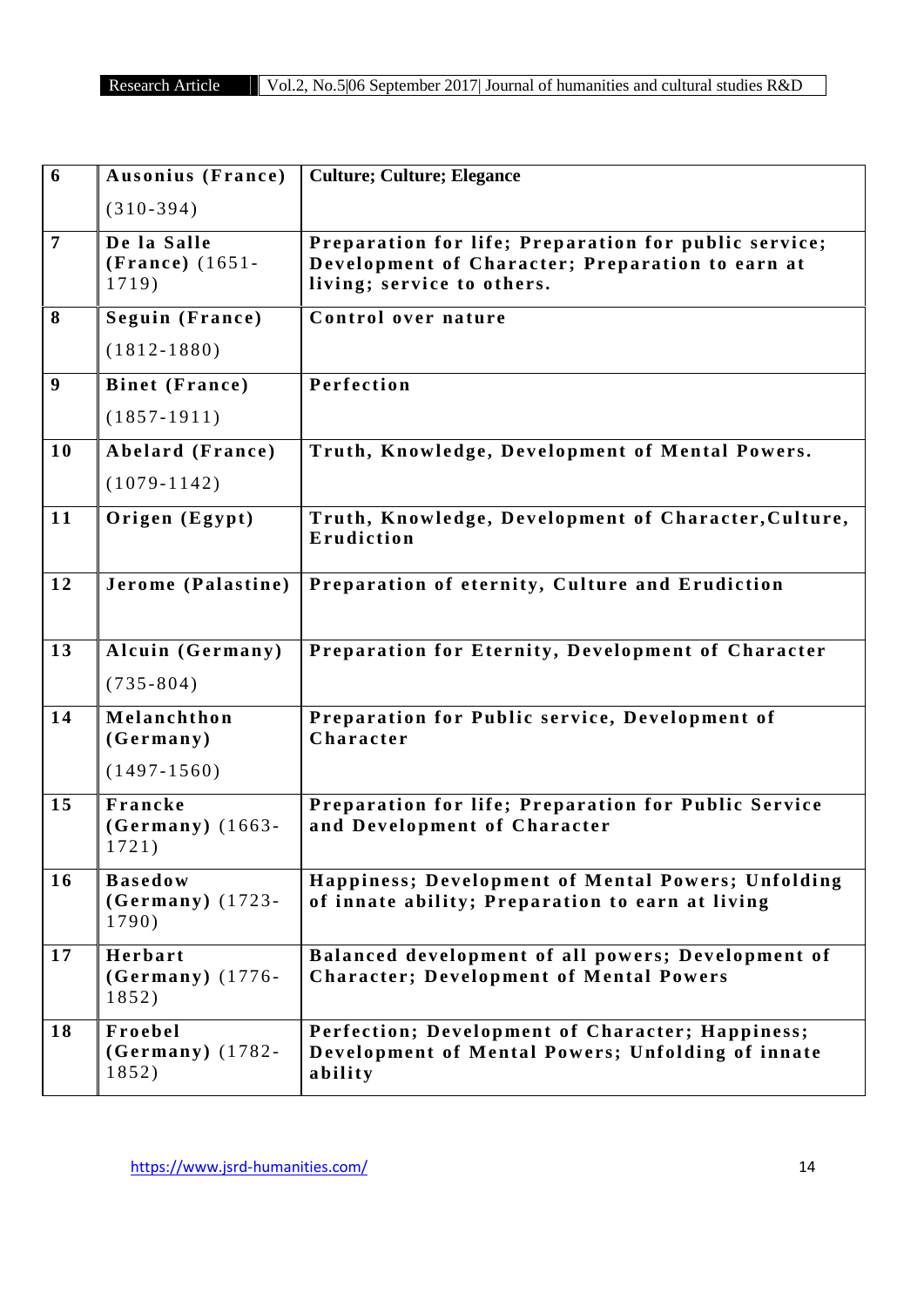|           | <b>Research Article</b>     | Vol.2, No.5 06 September 2017 Journal of humanities and cultural studies R&D                          |
|-----------|-----------------------------|-------------------------------------------------------------------------------------------------------|
|           |                             |                                                                                                       |
|           |                             |                                                                                                       |
| <b>19</b> | Ascham (England)            | Development of mental powers; Culture; Erudition;                                                     |
|           | $(1515 - 1568)$             | <b>Training for Leadership</b>                                                                        |
| 20        | Mulcaster                   | Truth, Knowledge, Preparation for life; Development                                                   |
|           | $(England)$ (1531-<br>1611) | of Character, Preparation to earn at living                                                           |
| 21        | Comenius (Poland)           | Preparation for Eternity; Development of Character                                                    |
| 22        |                             | Balanced development of all powers; Development of                                                    |
|           | Pestalozzi (Swiss)          | Character; Happiness; Development of mental powers;<br>unfolding of innate ability; Service to others |

### **Source: History of Education- Socrates to Montessori by Dr.Lula Cole**

In the above Table, twenty two eminent personalities' names and their educational ideas were given country wise. The following concepts list the idea of the eminent educationists:

- Source: History of Education-Socrates to Montessori by Di.Edia Core<br>in the above Table, twenty two eminent personalities' names and their educational ideas were<br>given country wise. The following concepts list the idea of t he resolutional ideas were in country wise. The following concepts list the idea of the eminent educationists:<br> **Herbart**, Vittorino, Loyola, De la Sallo, Origin, Acluin, Melanchthon, Franck,<br> **Herbart**, Froebel, Mulcaster development of character. That means the main idea of education according to them had been to inculcate character in the students. During the period of Socrates no fixed place known as modern day class room were available and Luella Cole says, Socrates taught, but not in a school, it was in the market place, in the gymnasium, and in the streets that Socrates carried on his lifework of teaching young and old Athenians to know themselves, to know what was good, and to know conditions influenced the development of virtue.
- **Eight out of twenty two (Quintilian, Vittorino, Ausonius Origen,** Jeromine, Melanchthon, Herbart, Aschom) paid attention to Culture. Dr.Luella Cole quotes "though the cultural theory of education is very old. But so far as school work is concerned, it may be thought of as complex of ideas about the world, life, and an idea of understanding of the cultural heritage of the past generation.
- behicles that has been passed down from previous generation". Thus cultural education brings<br>an idea of understanding of the cultural heritage of the past generation.<br>**F C** and the development of 22 in table 1, 8 (**Socra** Out of 22 in table 1, 8 (**Socrates, Montessori, Abelard, Basedow, Herbat, Frobel, Asham**) had laid importance for development of mental powers. This idea of development of mental powers not only restricted to think, to reason, to memorize and to concentrate alone but also to understand and assimilate the powers of nature and live in harmony with nature.
- Socrates, Abelord, Origen and Mulcaster had emphasized the need for truth and knowledge as the main part of their curriculum.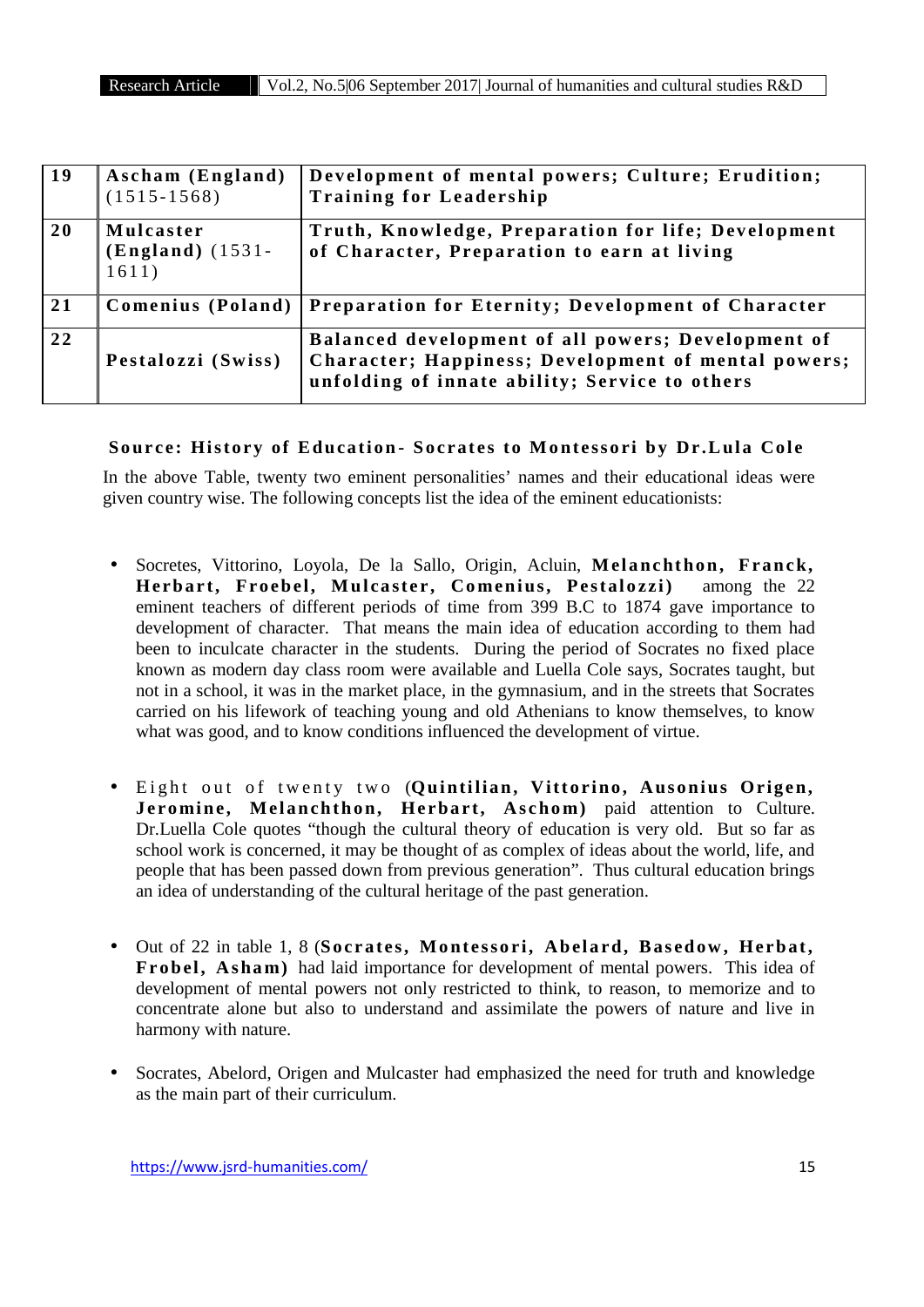Quintalian, Melanchthon, Loyola, Dela Sale and Francke are the educationists who laid great importance to prepare their students to do public service.

### **Preparing to earn a living:**

This theory originated only during  $16<sup>th</sup>$  century. It was enunciated by Mulcaster of England and recognized by Dela sale of France, Francke of Germany and Basedow of Germany. **All of them belong to 16th Century and it is evident that from 16th Century onwards the educationists turned to ask themselves a question as to what monetary benefit do an individual get out of education? Does it lead to earn for his bread? Does it lead to raise his living standards?**

**9. Comparative Analysis of the eight songs identified for this research work with refenence to the above ideas of educational arrived at.**

So far we have seen the educational ideas of ancient and medieval India and in other parts of the world with these ideas as the basis; the following comparative analysis has been made taking each song as a context:

**It has been decided to earmark each song which is appropriate to the above idea as each context and thereby each context will contain the translation of the song in English, the interpretation of the song and finally critical analysis with reference to the identified context so that the theoretical comparison with the particular context is established.**

### **CONTEXT-I**

**Consider the following song: The English translation is as follows: (movie: Malaikallan sung by TM Soudarrajan; Lyrics; T.M.Ramiah Dos Directed by Sri Ramulu Naidu released in the year 1954). https://www.youtube.com/watch?v=iw3zAZn\_iss - U-Tube witnessed by more than 5.00 lakh people even this day.**

#### **English Translation of the Song:**

For how long they (politicians) try to cheat the common man in this country!

One acts as though he has purity personified however cheats people at the appropriate time by all means!

With an attire as a great devotee attract the common man but when they fall in trap ultimately cheat them.

Let us build schools at every street and make the people unknown to **illiteracy**!

Let us learn different **technical skills** and eradicate the word poverty in the society!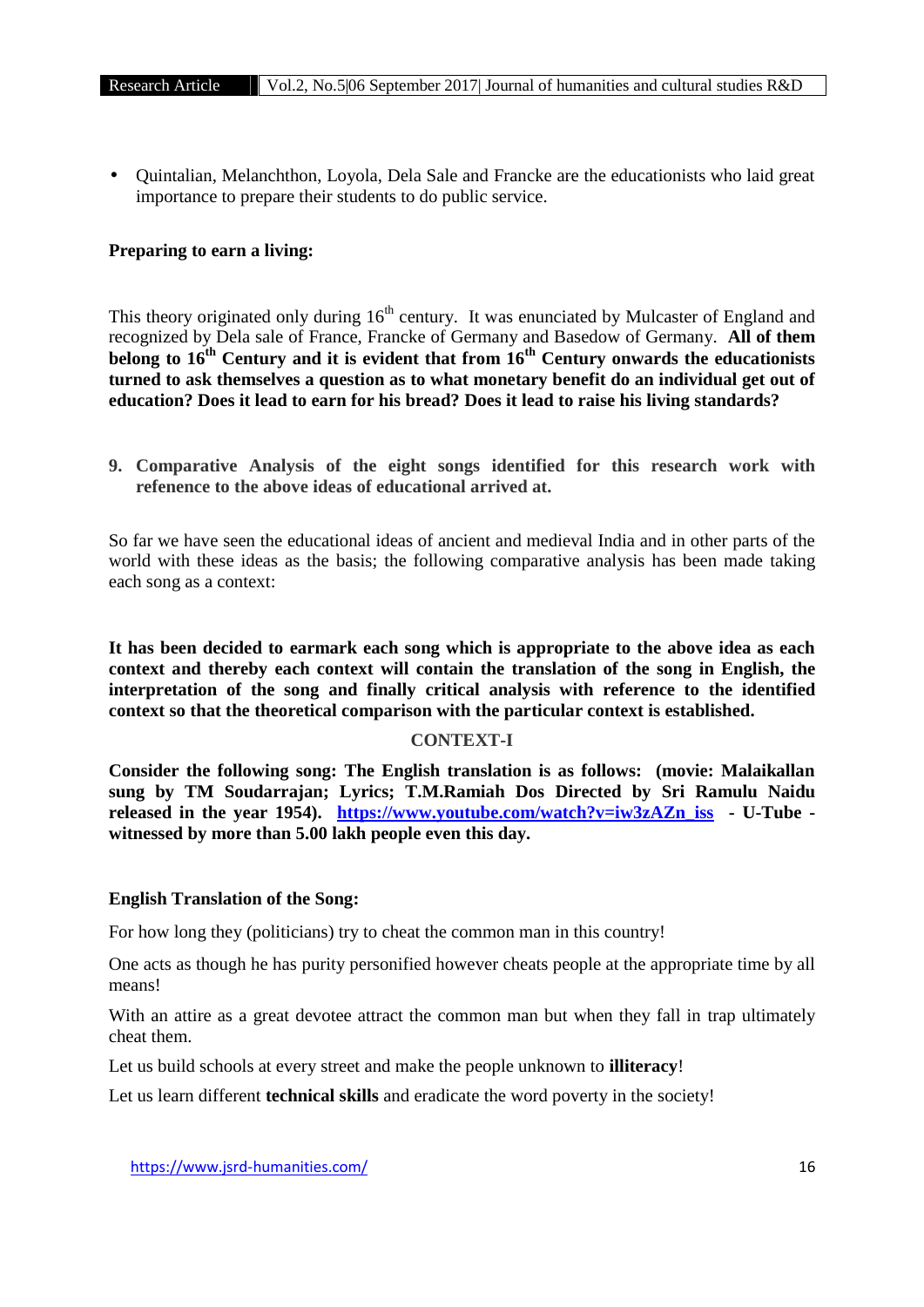Let us build house for each and every family in the society and create **learning opportunity on the nuances of all the life skills!**

Even to pass the rest of one's leisure time in amusement let us collect information relating to questioning on wisdom!

### **Interpretation:**

Thus this song at the outset envisions society's plight and at the same time enunciates steps to be taken to weed out the inequality. What is interesting is that it gives importance to spreading virtue or wisdom among the masses of the society. A virtuous society alone would provide an harmonious atmosphere for peaceful co-existence that will certainly also pave the way for an integrated growth of the society.

Thus this song at the outset points the heinous crime of corruptive practice followed by the politicians including the priestly class with the result the general masses are made to suffer. To weed out such practice this song suggests to construct schools at every street and make the people literate. It further suggests imparting different technical skills to eradicate poverty. Thus it indirectly points out eradication of poverty by spreading skill based education to weed out poverty.

### **Critical Analysis:**

### **Dr.Manmohan Singh the former Prime Minister of India while introducing Right to Children to Free and Compulsory Education Act 2009 said that (30)**

*"It is the belief of our government that if we nurture our children and young people with the right education, India's future as a strong and prosperous country is secure. We are committed to ensuring that all children, irrespective of gender and social category, have access to education. An education that enables them to acquire the skills, knowledge, values and attitudes necessary to become responsible and active citizens of India".*

### **It should be noted here that the Government of India introduced Right to Education after 62 years of independence; however the above MGR's film song emphasized the same more than five decades ago. The concept of universilation of education and weeding out illiteracy and imparting skill based education along with virtue is central in this song.**

One of the famous welfare schemes that were introduced by Dr.MGR besides many other schemes oriented towards upliftment of poor's is the mid-day meals scheme called the Chief Minister's Noon Meals Scheme. After introducing the scheme Dr.MGR delivered his famous speech on 30.06.1982 through AIR (31):

### **In the words of Dr.MGR:**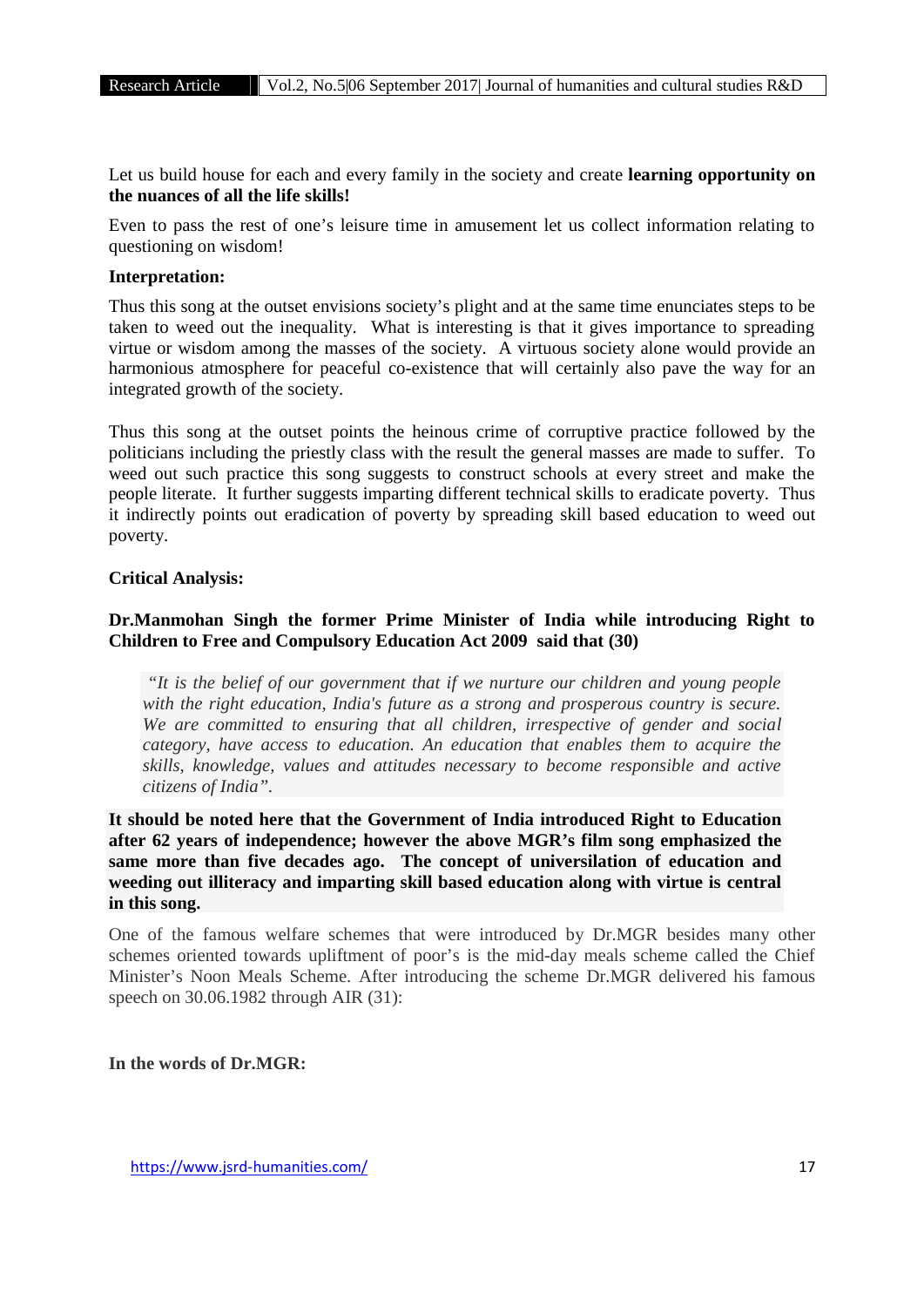I came here to speak about the Noon Meal Scheme which was introduced with a view to relieve the sufferings created by hunger faced by the poor children of Tamil Nadu by feeding them atleast once a day.

Mahatma Gandhi used to say that "God shows his form to the poor's through the food plate" at the same time Peringer Anna used to say that I could see God in the smiling face of the poor's. The great Thiruvalluvar says in Thirukural Couplet No.734 **"Devoid of starvation, disease and attack by other country should alone be considered as Nation."**

Great saint Avvaiyar says "greatest distress is poverty and that too poverty occurs in childhood days". **I introduced the Mid-Day Meals Scheme as I have undergone such a state of starvation when I was a child. Had not my neighbour a generous lady gave a bowl full of rice that had appeased the hunger caused due to starvation for nearly three days – myself, my mother along with my brother would have died long ago"!** Such a motherhood had made me the Chief Minister of Tamil Nadu with full of confidence in me. To wipe the tears of millions of such mother-hood, I have undertaken the path known to me. I have realized that it is my duty to reduce the sufferings of the mother-hood atleast to a certain extent and introduced this scheme so that poor children from the age of two to ten will benefit from this scheme. According to census of Tamil Nadu the total population is 4.82 crores in 1981. In which the children belonging to the age of two to five is estimated to be 42.10 lakhs. Children belonging to the age limit between 5 to 10 is 73.73 lakhs. Thereby the total children from 2 to 10 age are 105.83 lakhs in which about 60 lakh children (who belong to below poverty line) will be benefitted. For the children with the age limit from 2 to 5 will avail this benefit from the child care centres. The children beyond the age of five will avail this benefit from their own schools. The district level officers will take the responsibility of implementing the scheme. I have taken the responsibility of myself to head the higher level committee consisting of eminent persons who are ministers and philonthrophers.

The Social Welfare Department is running about 4343 child care centres throughout the state moreover this scheme facilitates establishment of one centre per village and thereby 15,501 child care centres were established. To impart education, a qualified lady teacher has been appointed in each of the centre. Preference has been given to young widows. They will be nominated by the officers in consultation with noted social personality of the local area. The selection process was over and they are undergoing training and they will take charge from  $1<sup>st</sup>$  July 1982 onwards. The children beyond the age of 5 to 10 will avail the benefit from thirty six thousand primary schools of Tamil Nadu.

It is true that a noon meal scheme is being run by the state of Tamil Nadu for the school children but there is a big difference in the new scheme introduced by me. The old scheme benefits only one third of the pupils. The new scheme will benefit all the poor children of the schools. In the old scheme mid-day meal was provided only for 200 days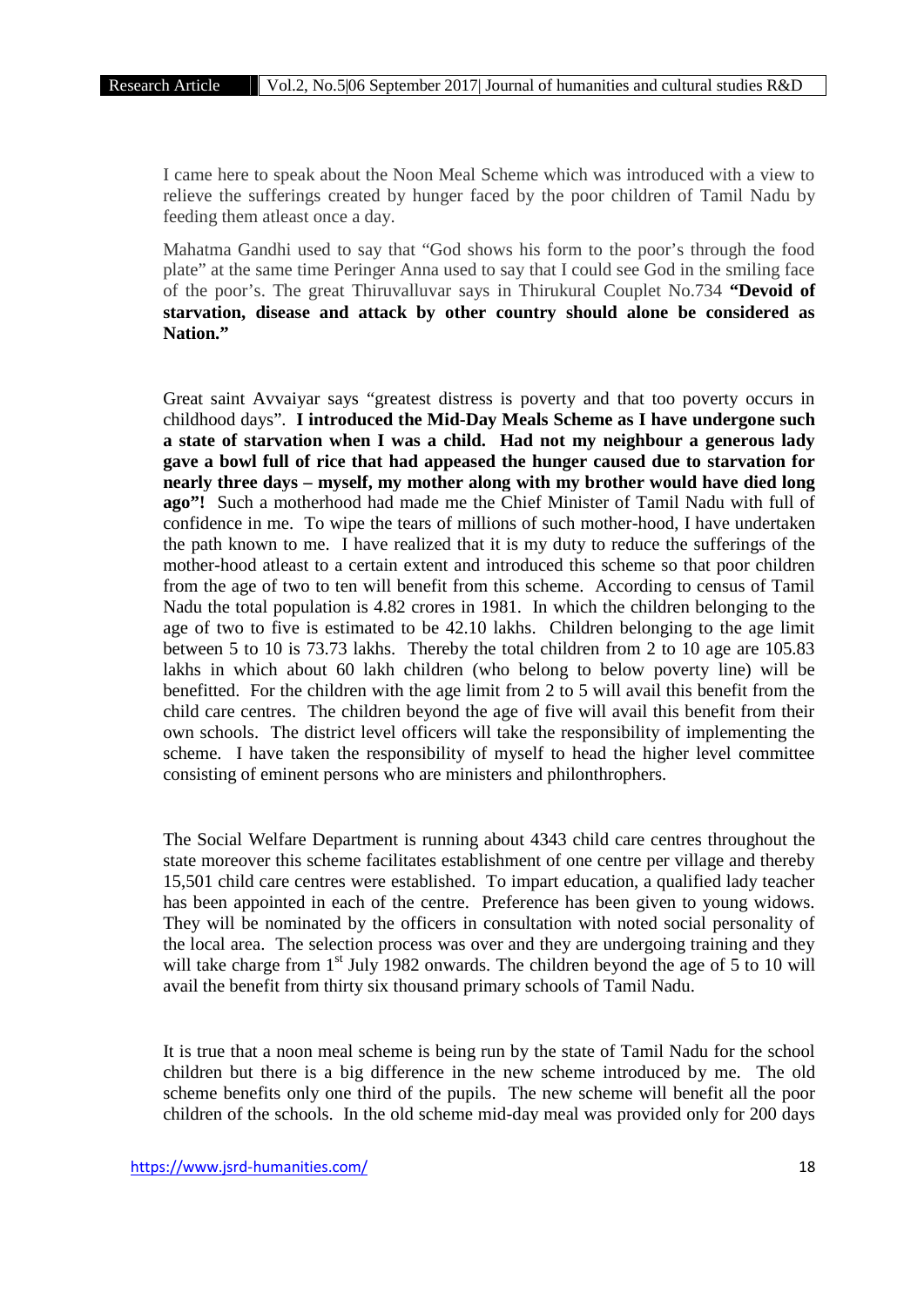but the new scheme will provide food for all the 365 days of the year. The government spends about 10 paisa in the old scheme and every block should give 5 paisa per student. However due to economic scarcity the blocks were not in a position to meet the expenditure and thereby I have ordered that the entire expenditure would be borne by the Government itself and thereby the old scheme got the recognition of the Government.

This scheme should not be considered merely as a noon-meal providing program. I expect these centres will provide avenues for the poor children to come together forgetting their religion, cast and grow in the atmosphere of total freedom from the social evils that will pave the way for social integration and general health will also be promoted.

I have plans for construction of public toilets to be used by women and this will be used by the children as well. I also have plans to generate electric power from the human waste. These children will be educated to use the toilet at their very young age.

More-over the children will maintain their own lunch plates and the drinking water tumblers and will also be trained to cultivate vegetables in the gardens of the centres and physical exercises will also be taught to the children thereby they will maintain good body condition. I expect that children from these centres will become useful citizens and think of the welfare of the society early in their age.

The total expenditure per year will work out to be Rs.100 crores and this expenditure will increase year after year and I expect that the general public will extend their fullest co operation to avail this important scheme and the NGO's will come forward to give their helping hand. The plan sketch for the building for the Centre is ready and it is estimated that about Rs.38,000/- will be the construction cost of each centre. The Prime Minister of the country came forward to know and understand this scheme and various foreign organizations have also shown interest to know about the scheme**. I feel the children are the wealth of the nation and it is my duty to nurture them so that the burden on their parents will be reduced.**

Reducing the burden of the common man is paramount importance of every government which is aiming for an integrated growth and development of an economy. Bharat Ratna Dr.MGR realised it and implemented this most useful social welfare scheme that had attracted the attention of leading politicians not only in India but also abroad.

**The concepts contained in the song no doubt coincides with that of 14 eminent personalities such as Socrates, Vittorino, Loyala, Montessori, De la Salle, Origin, Alcuin, Melanchthon, Francke, Herbart, Froebel, Mulcaster, Comenius, Pestalozzi.**

### **CONTEXT - II**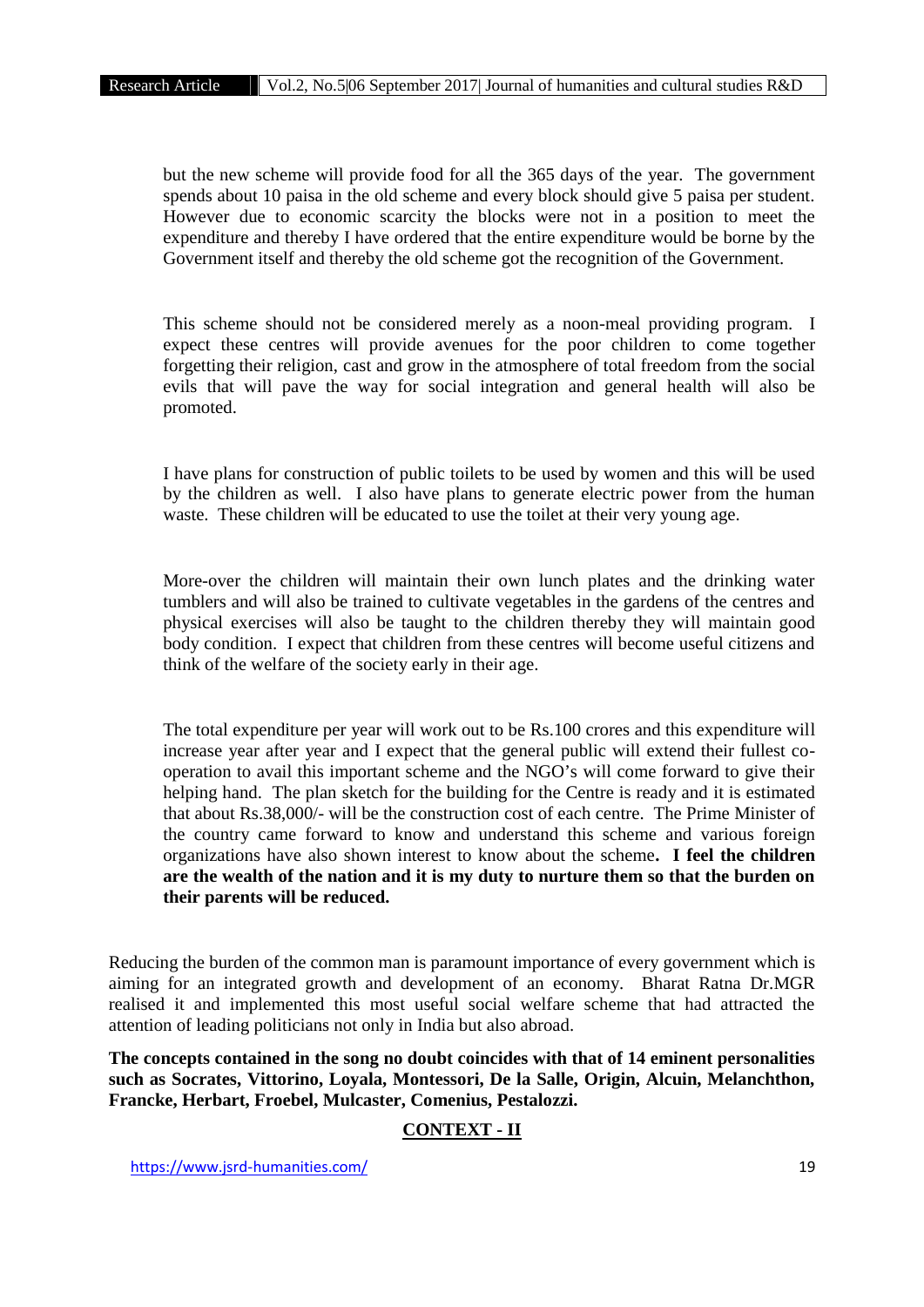**Consider another song: Play back:T.M.Soundararajan; Lyrics: Vaali; Movie: THALAIVAN; Music: SM Subbiah Naidu; Director: PA Thomas; Producer: Thomas Pictures; Release: 1970 https://www.youtube.com/watch?v=S\_LbbUm0bLE** 45,964 views

### **English Translation of the song:**

Make your knowledge (rationality) to work

Leave sophistry, time changes and concept also changes we should also change thereby the nation should change.

They built the body like a fort with nine gates and lit knowledge as its lamp.

Bad habits and the habit that never suits knowledge would certainly ruin the purpose and destroy a man.

With the use of Trenching Hoe they dig trap for others to fall-in but they forget the fact that the Trenching Hoe is pointed towards them while they dig the trap.

Once a ball is thrown on the wall it will bounce back after hitting the wall

If one understands this concept would they inclined to do harm people?

Therefore make your knowledge to work

Leave sophistry - time changes and concept also changes we should also change accordingly and the nation should change because of us.

### **Interpretation:**

This song gives importance to knowledge. Knowledge should be considered as a lamp lit in the body. It should be used for self-development that will also help the nation to develop. Cultivation of good habit and character building is important in the process of attainment of knowledge. Bad habit and ego centered attitude will only ruin the progress of the individual and thereby affect the nation's progress. As such this song is not addressed to any particular sect or cast or creed. It emphasizes the general public to attain knowledge and simultaneously nurture good character. Effective use of knowledge for self- development and the ultimate development of a nation is important. Now a day's we see knowledge explosion takes place among the youth but character building is absent. This has resulted in large scale crimes and socially unacceptable incidents wherein educated youths are involved. Look at the following bewildering quotations:

Theodore Roosevelt says that "A man who has never gone to school may steal from a freight car, but if he has a university education, he may steal the whole rail road!" Therefore modern education does not give us character and wisdom, nor teach us love and compassion. "We've learnt to make a living, but not a life. We've added years to life, not life to years. We've been all the' way to the moon and back, but have trouble crossing the street to meet a neighbour. We've conquered outer space, but not inner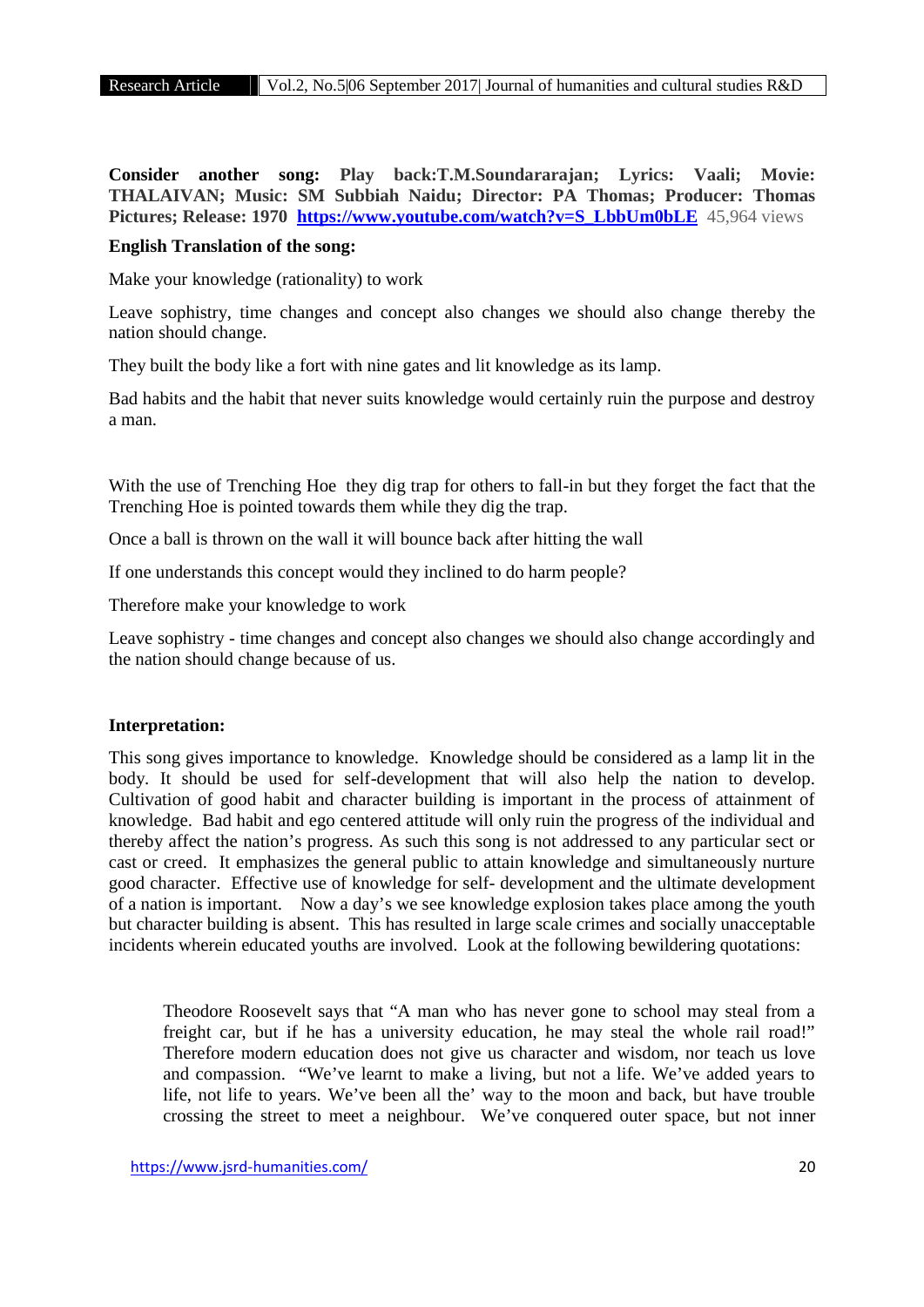space. We've done larger things, but not better things." We have conquered the atom, but not our prejudices and impulses sometimes they lead us to sin. We plan more, but accomplish less. We've learnt to rush, but not to wait." "These are the times of fast foods, and slow digestion; big men and small character; steep profits and shallow relationships; two incomes, but more divorce; fancier houses, but broken homes; more entertainment, but less happiness…".

George Carlin says that "The paradox of our time in history is that we have taller buildings but shorter tempers, wider freeways but narrower viewpoints. We spend more but have less; we buy more but enjoy less. We have bigger houses and smaller families, more conveniences, but less time. We have more degrees but less sense; more knowledge but less judgment; more experts, yet more problems; more medicine, but less wellness." He further adds that **"**We have multiplied our possessions, but reduced our values. We talk too much, drive too fast, stay up too late, get up too tired, watch TV too much, love and pray too seldom, and hate too often." (32).

### **Prof.M.S.Ananth, the former Director of IIT Madras says that "Character is perhaps the most important component; yet character-building processes in education are the least well-defined and most difficult to implement" (33).**

This song makes an appeal for the growth of knowledge with ethical values. In a way the concept contained in the song can well be compared with the educational ideas of Socrates of Greece, Abelard of France, Origen of Egypt and Mulcaster of England as these eminent personalities viewed education as cultivation or inculcation of truth and knowledge.

### **Critical Analysis:**

**Right to education would become weak if it is not developed with ethical values and the society will be depressed by social crimes like corruption, tax evasion and the like which will result in uneven growth of economy. This song foresees all these social evils while advocating explosion of knowledge along with good character.**

### **CONTEXT-III**

**Consider another song: Song: Chinna Payale Chinna Payale Sethi Kelada; Movie: Arasilankumari 1961; Singers: T.M.Soundararajan; Music: G.Ramanathan; Lyrics: Pattukottai Kalyanasundaram: https://www.youtube.com/watch?v=sT6f2f2nCk4 11,15,703 views**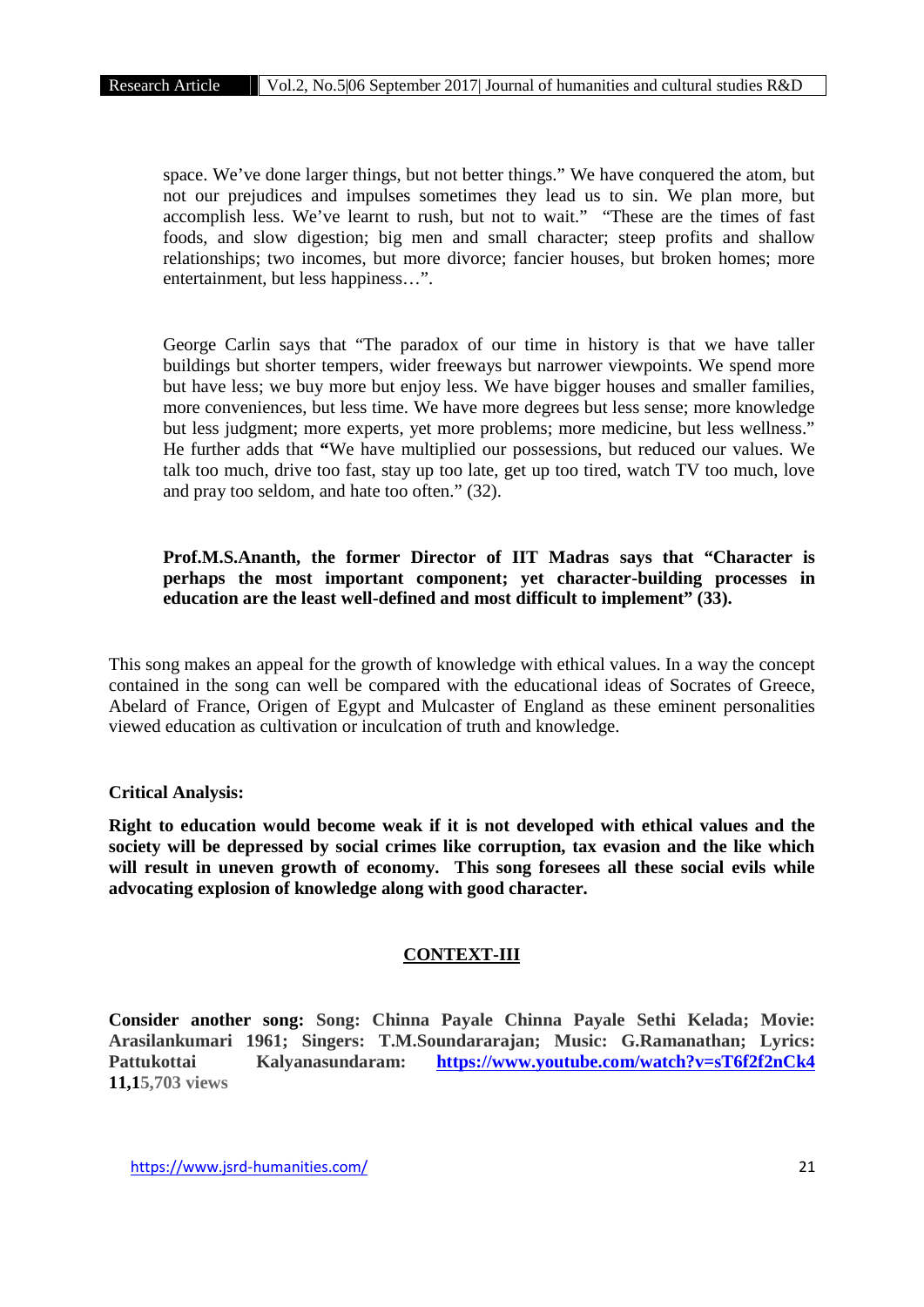### **English Translation of the Song:**

Oh little boy listen to my news.

Deeply think of the words as I say.

Knowledge should also grow along with the growth of a person that alone should be considered as growth.

That is the joy you can give to your mother who begot you happily

Time trains you every day thereby you learn lessons (by experiencing the world)

You should imbibe the sense of self-respect in every of your nerve as you grow

You should grow like a man keep this in your mind

That "you are the right hand to the developing world"

Do service to eradicate slavery and thralldom of labour force who suffer.

The concept that all these will change automatically is an ancient lie.

They will say that a ghost is dancing on the top of a neam tree when you go to play Just to put fear in to your heart and to nip your bravery in the bud

Don't believe such un-intelligent threats of these jobless idiots even for a joke.

### **Interpretation:**

This song was written in the form of advice to a child. It says that a boy should grow along with him his knowledge should also grow then only it is considered as growth. That alone will gladden the heart of his mother who begot him. This song points out that one should grow with all the qualities imbibed as a man so that with the leadership qualities he should later try to remove the sufferings of the labour force and be part of the growth of the world. One should not wait with a presumption that the situation will change automatically without taking steps to change it. The child should cultivate bravery not to give room for sophistry. When elders cautions him not to go to the playground as a ghost is dancing on the neem tree to put fear in his heart the boy should cultivate bravery rejecting such unwise advice as baseless. The Hindu dated 2.3.2013 gave accolades to this movie and heaped praises on the song Chinna Payale in the following manner (34):

The music had a good impact and one song, 'Chinna payale' (lyrics: Pattukottai Kalyanasundaram), filmed on MGR and sung off screen by T.M. Soundararajan became a hit. This song had meaningful lines, which contributed to its success and popularity.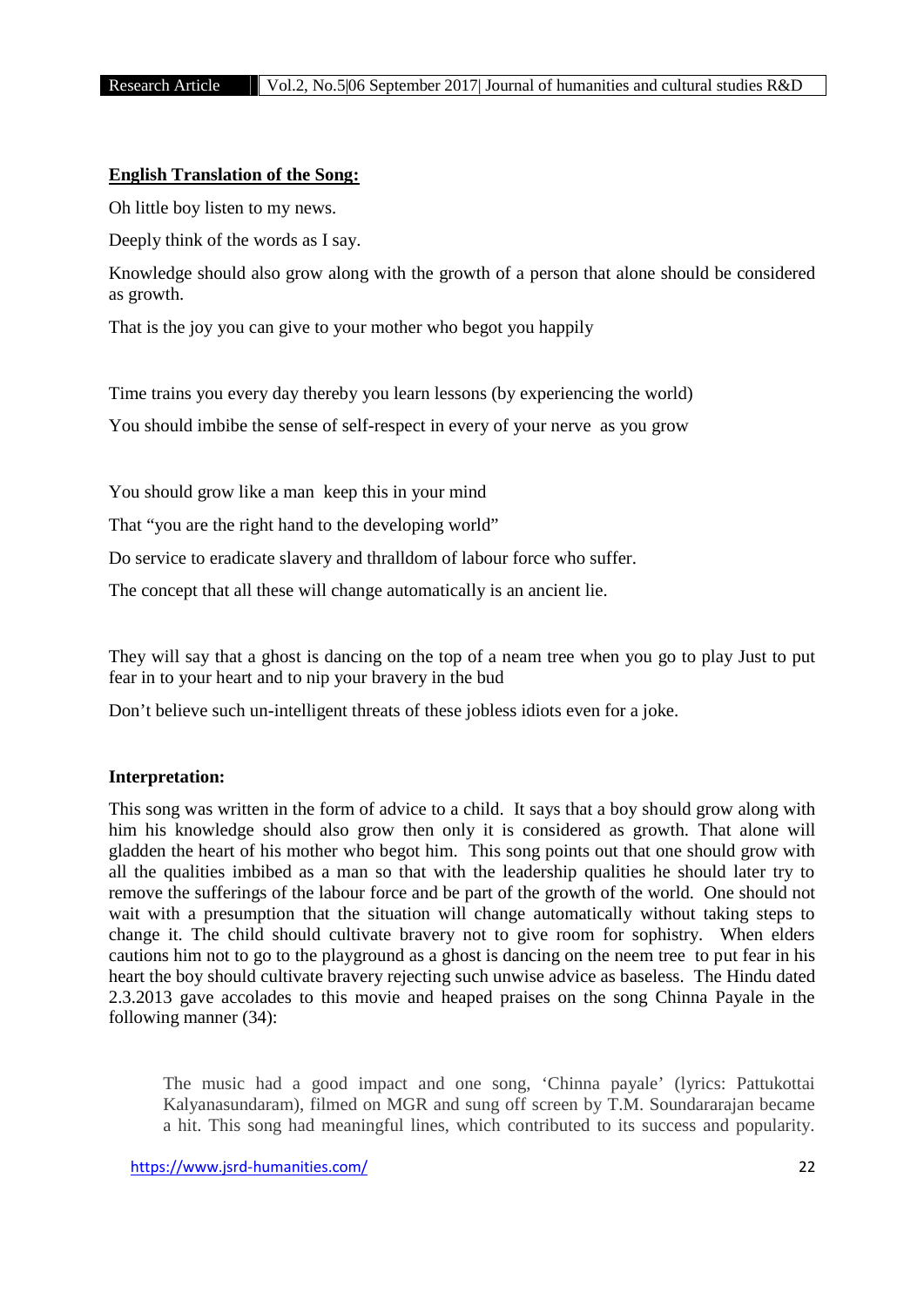Even after half a century, it is still popular. Nambiar as the villain was his usual self. The veteran multilingual actor Nagendra Rao also contributed to the high standard of acting.

### **Critical Analysis:**

**Thus in this song emphasis is given to growth of knowledge, attitude to develop society, bravery etc. and largely coincides with that of Loyola, Dela Salle, Franke, Petto,**

### **CONTEXT-IV**

**Consider another song: Movie:- Kaalathai Vendravan ; Story And Dialogues:- Mohan Gandhiraman; Lyrics:- Vali ; Music:- Shankar Ganesh; Editing:- R. Rajagopal; Producer:- Meenu Thirunavakarasu, Mohan Gandhiraman; Director:- Mohan Gandhiraman; Year :- 1989: https://www.youtube.com/watch?v=O0Illao6zT4** 22,875 views

A song for my beloved brother and sister, the story that contains this song will certainly develop self confidence in them.

A saint on a day light walked holding a lamp lit in his hands exclaiming where is man, I could not find man and I am searching for a man.

Nor by birth, nor by growth nor by caste a person should be known but a person who lives with good tendency alone is considered as man.

God has given man two hands and two legs but given only a single heart just to focus the attention single pointedly.

Those who are elevated in life but behaves selfishly is considered as low-born (in tendency)

On the other hand those who depend on their work (labour) for their survival but has unselfish tendency is considered as an elevated person.

### **Interpretation:**

This song is in the form of advice to children to boost their morale as such a motivational song. A sage is searching for a man who is supposed to be good. It says not by birth, nor by growth, not even by caste a person is recognized as a good person but by good tendency a person is identified as good. God has given a heart only to focus one's attention single pointedly to attain wisdom. A person who is cultivated with the habit of selfishness should be known as low born. On the other hand, if a person behaves unselfishly with a tendency to help others to grow, should be considered as high born.

#### **Critical Analysis:**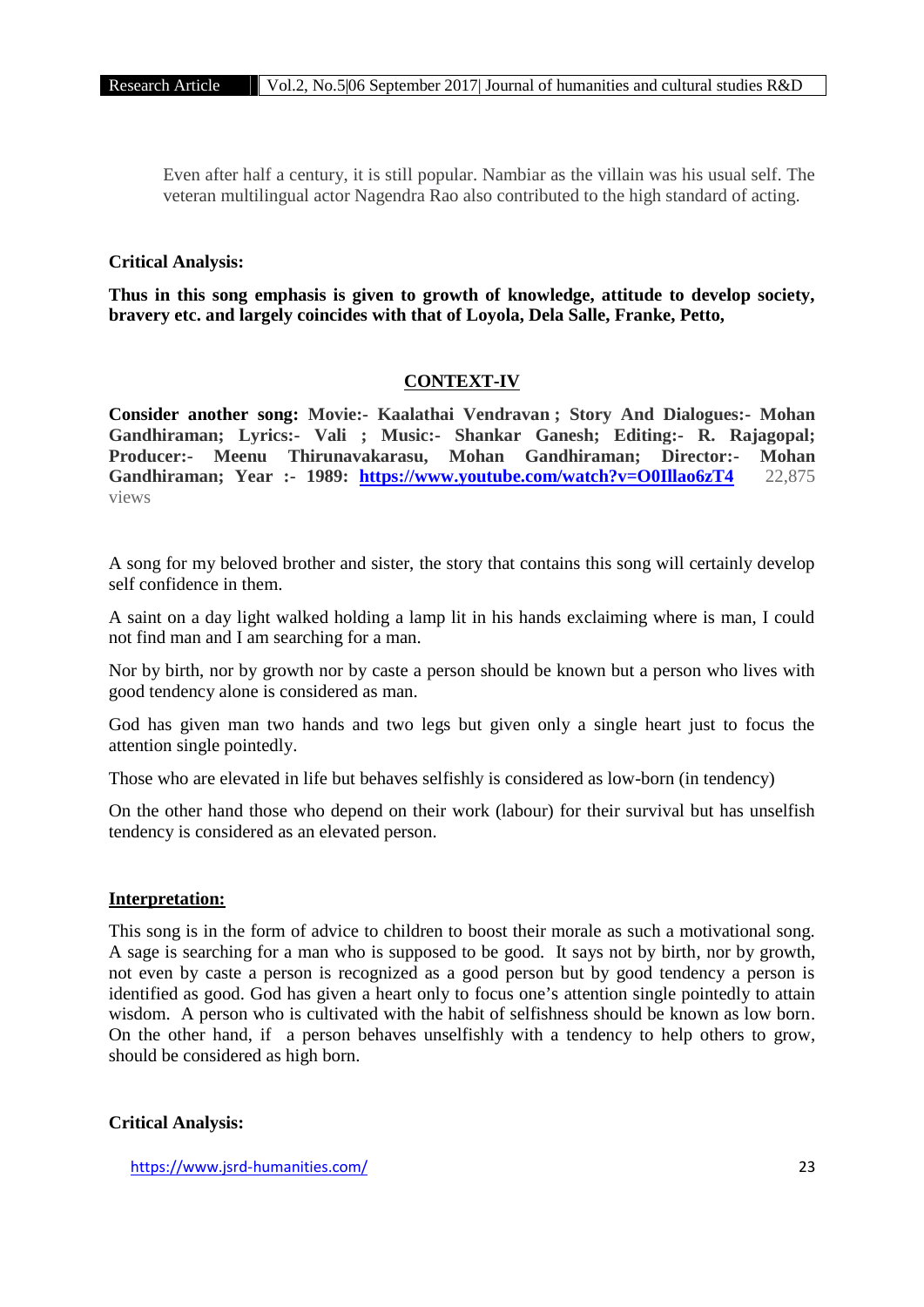**Thus in this song emphasis has been given for character building cultivation of good attitude devoid of selfishness and coincides with Socrates, Vittorino, Loyala, Montessori, De la Salle, Origin, Alcuin, Melanchthon, Francke, Herbart, Froebel, Mulcaster, Comenius, Pestalozzi.**

### **CONTEXT-V**

**Consider another song from the movie Idayakani, (1975) Written by Sri.Vali, Sung by Sri T.M.Soundararajan, Seerkazhi Govindarajan and S.Janaki Music Director: M.S.Viswanathan. https://www.youtube.com/watch?v=Fi\_I4UgfOAA** 1,262,085 views

**English Translation:**

There pervades in the south India a great mountain known as Coorg Mountain.

The River Cauvery emerges from the merciful stomach of this mountain and raise as "Talai Cauvery"

It flows like an ocean to justify the name of Siva that perpetuate cultivation for generations and created history.

Colorfully crossing the dam and flowing at Kallanai of Kollidam makes millions of land at this place fertile.

Then flows to Tanjore and makes the land not only fertile but bounty.

Thereby becomes its mother and its mercy is incomparable.

Like the above merciful river Cauvery you are living like a child of every one in Tamil Nadu.

Oh great giver of abundance you are our heart's fruit.

You must be safe and well so that this nation will develop and thereby the life of the poor's in the nation will improve.

All those who are considered noble and wise are by your side and walking behind you

Whatever goodness you think towards the welfare of the poor's will become a reality.

Oh workers just gather and sing that this world is ours.

Just think of ways and means to establish an economy which has no ups and downs (in equality) of rich and poor.

The path set forth by Peraringer Anna if followed will be benefitted

To part with the hard earned money to the poor's that makes the depressed

Face of the poor to smile joy will prevail

The sorrow that arise is the baby born out of Selfish aggrandizement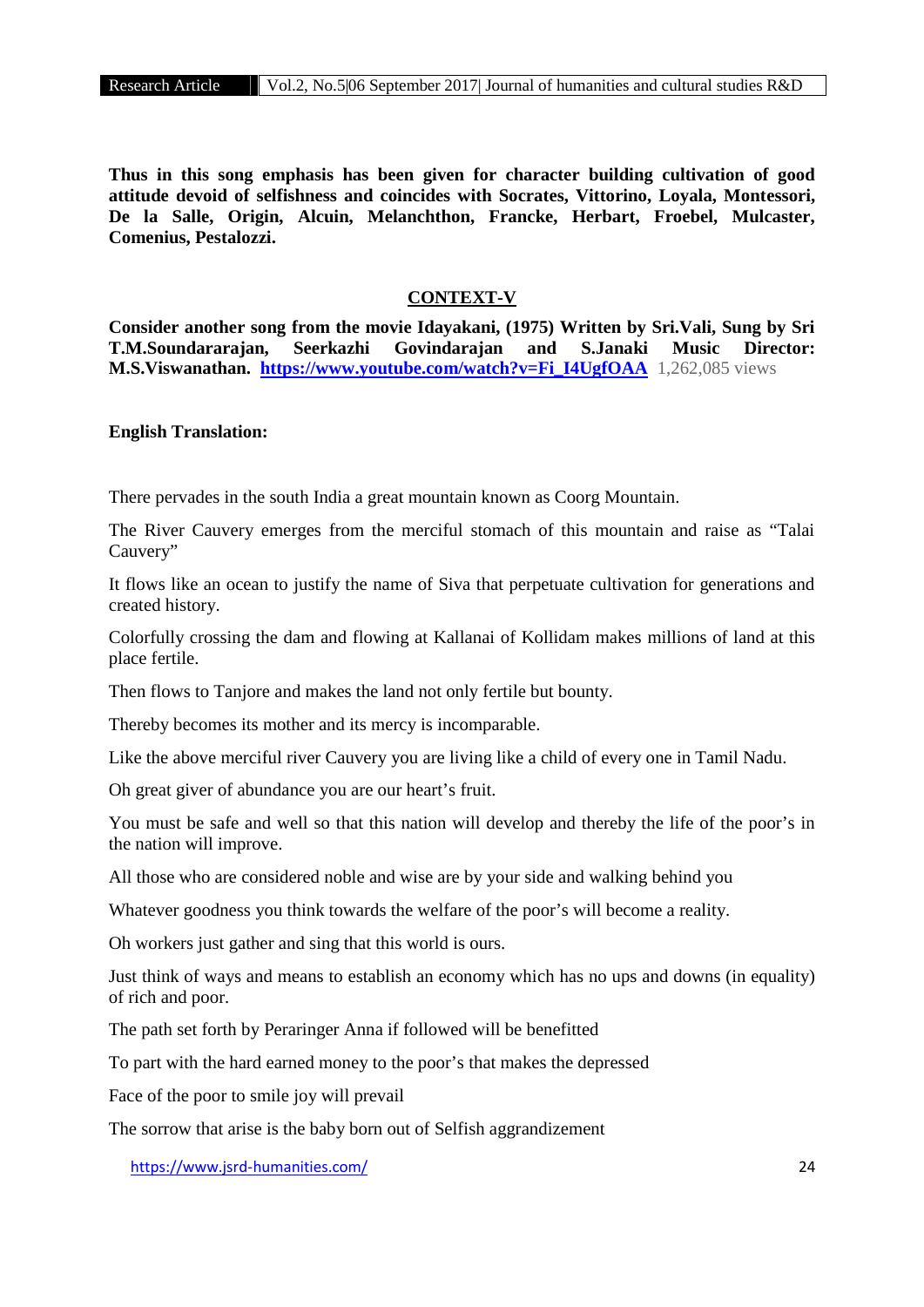Where only selfish aggrandizement exist Peace never prevail.

You should live prosperously so that the poor's in the country will prosper.

Air, water, sky and the fire are available aplenty for the public

But the earth that was touched by the human feet alone is separated and possessed

It is the human heart that separates

If the attitude of separateness ceases to exist peace will prevail.

We should flow like a river to be useful

We should have a heart like the ocean.

We should cry like the sky for others

The life lead by us should set an example.

### **Interpretation:**

This song begins with an aphorism comparing the emergence of Cauvery with that of the Hero of the song. In this song emphasis was given to cultivate the mind to become charitable so that the poor's in the society could be helped to improve their conditions. It also advices if one cultivates the idea of selfish aggrandizement such a mind will never attain peace and the same concept was reiterated in the final stanza of this song. Selfishness divides the society in to bits and pieces; only a mind that is educated with public service and has a flair for charity is ideally needed to the society to uplift the same from poor state of affairs to comfort.

### **Critical Analysis:**

**This reminds us the ideas of Quintilian of Italy, Loyola of Italy, Dela Salle of France, Melanchthon of Germany, Francke of Germany, who emphasized on "Preparation for Public Service".**

### **CONTEXT-VI**

**Consider another song from the movie Pudiya Boomi (1968) Written by Poovai Senkuttuvan Sung by Sri T.M.Soundararajan, Music Director: M.S.Viswanathan. https://www.youtube.com/watch?v=qQPLgCv5myc 105,376 views**

I am a son belong to your house and this fact is known to everyone!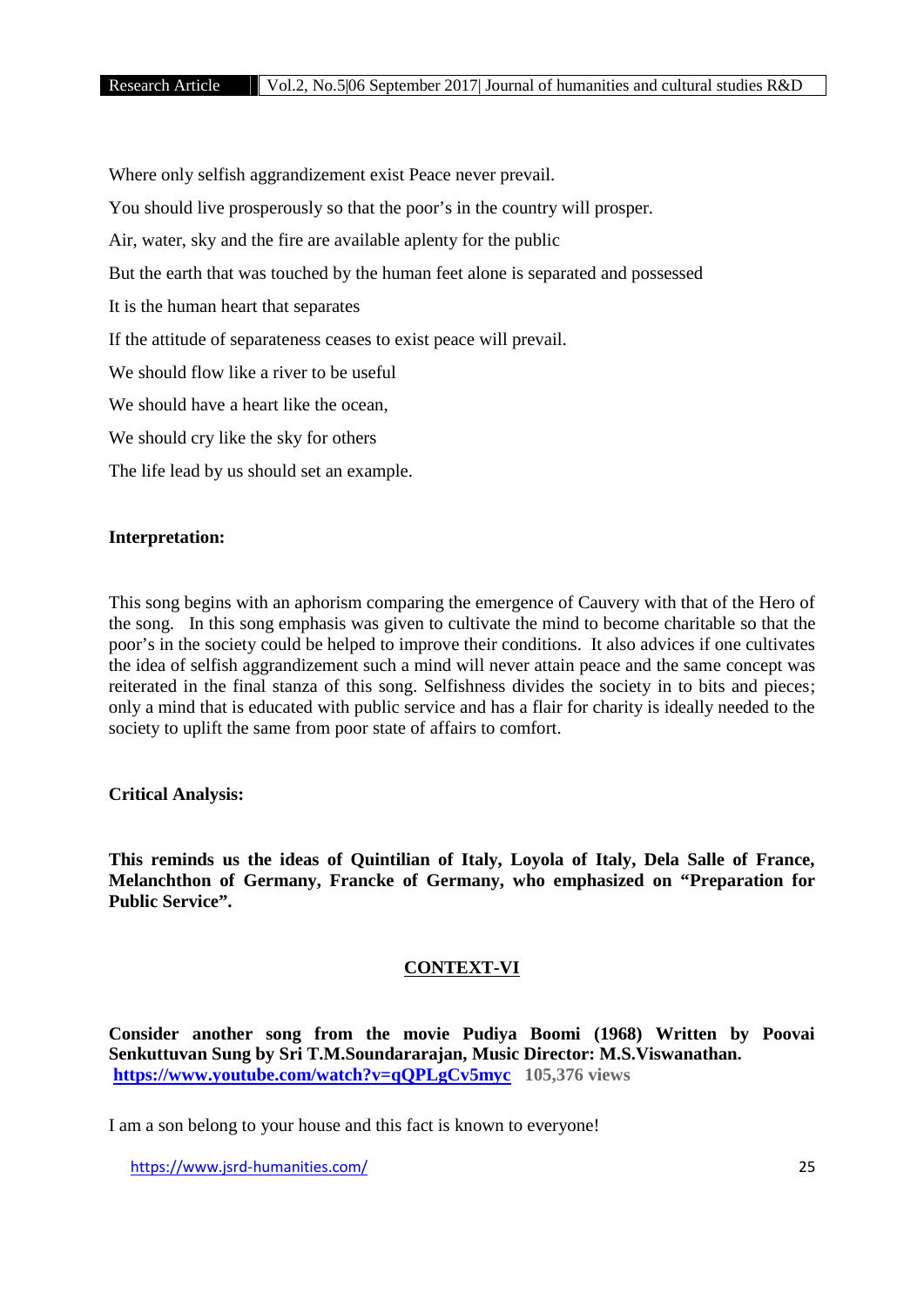The path I go is that of Peraringer Anna's

The lesson on the Change that is required from time to time is required here

If the heart is considered as the rose (flower) thereby the thoughts will smell sweet

Where there is heart there arise eternal-love that alone will rule me

Temple that shows the tower (gopuram i.e. imperishable gateway) that leads to God

Similarly if there is mind that should excel with good attitude

If one lives without forgetting these ideologies will raise like the Gopuram

There is a share that certainly exist for you and me in the world

The world will prosper through the hard work of every labourer

If one accepts whatever that happens in one's life then his bravery lone will stand by his side and guide him.

That earth which is led by the youth alone is called the new earth

My service is that of alleviating hardship of poor's and the depressed

### **Interpretation:**

The hero of the song portrays that he belong to everyone in the society as their son. A very noble thought that sees the rich and the poor as equal. This song assumes heart as "Rose-flower" thereby the thoughts that arise would smell sweet. Sane advice was given in this song to cultivate the mind in goodness wherein eternal-love should spring. The mind of the youth in the society should become like a temple tower giving equal opportunity for others to grow. The youth should inculcate the attitude of goodness to transform the earth in to a new earth wherein only goodness will prevail.

#### **Critical Analysis:**

**This reminds us the ideas of Quintilian of Italy, Loyola of Italy, Dela Salle of France, Melanchthon of Germany, Francke of Germany, who emphasized on "Preparation for Public Service".**

#### **CONTEXT-VII**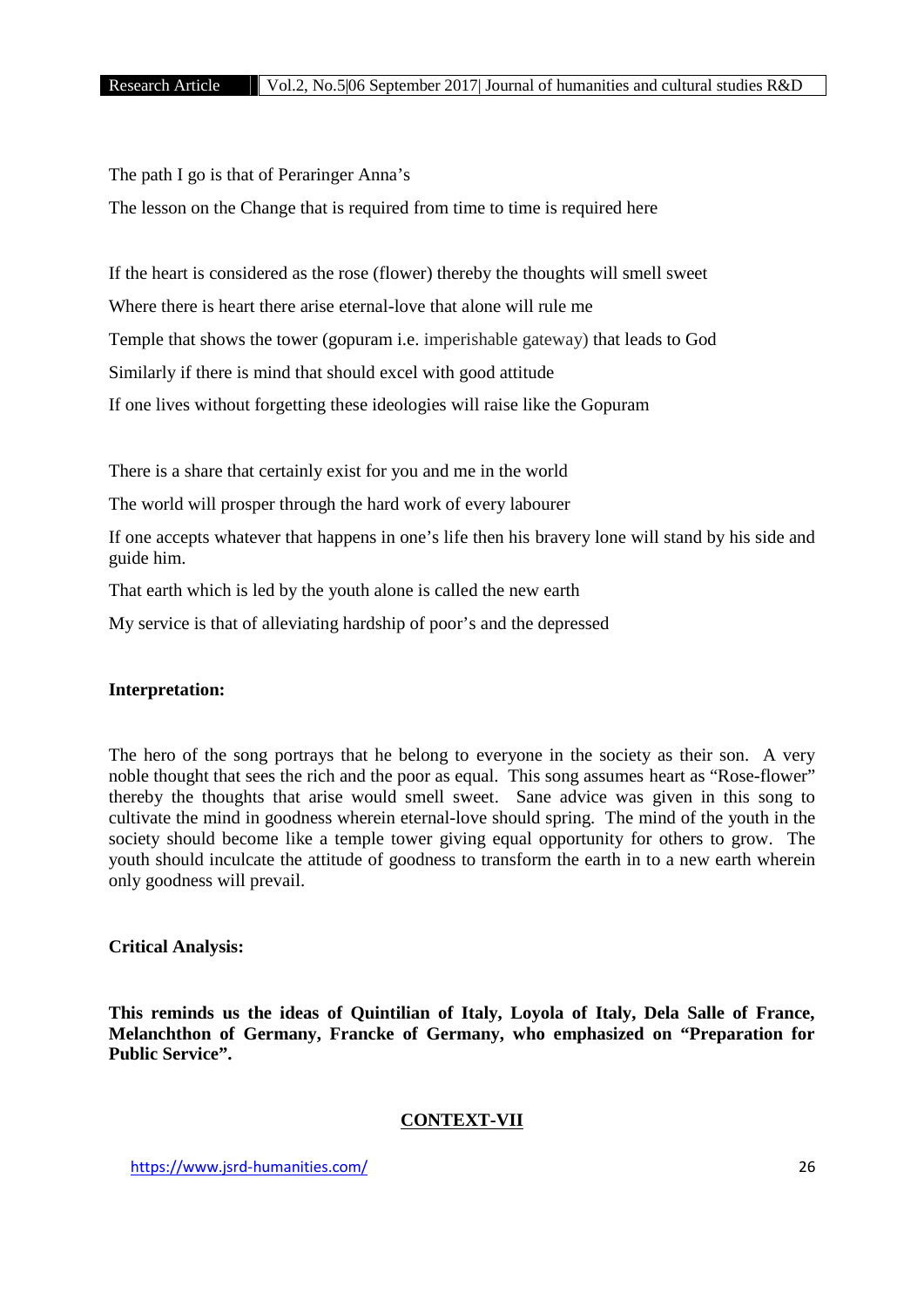### **Consider another song from the movie Deivathai (1964) Written by Sri.Vali Sung by Sri.TM Soundararajan. Music: Vishwanathan Ramamurthy; Vishwanathan Ramamurthy** https://www.youtube.com/watch?v=cvgOHwXNrFA 649,364 views

My breath will be there on the three words

Even after it ceases to exist people will speak about it

In the city of the mind there will be a name for me -- that is my duty

When higher post comes one should give room for earnestness as well as fearlessness

However you should not deviate from the path of righteousness oh comrade

Your mother is the embodiment of love

Your father is the embodiment of knowledge

The world should be your temple

Only one should be your Lord

You should change your attitude of keeping your head down cast

Just like a banana flower that will identify your helplessness

Your life may end tomorrow what if it goes today

But be firm in your conviction to attain your objective

### **Interpretation:**

This song initially talks about the commitment of MGR towards his political ideology of his party. If that is fulfilled, people will talk about him even after his demise. This song advises when a person happens to occupy higher position in life, he should cultivate the habit of mercy and humbleness. At the same time, he should not hesitate to establish honesty and truthfulness in his official dealings. Mother should be regarded as the embodiment of love and father should be regarded as the embodiment of knowledge. This wide world should be regarded as a temple, in which only one God should be the Lord. It also advices not to harbor despondent attitude that will pave the way for down casting the head with lowest ebb of spirit. Instead think that this life may end tomorrow what if that goes out today but before that one should try with all his conviction to attain his objective.

### **Critical Analysis:**

**This song contemplates inculcation of noble values to be practiced in the society that will be beneficial for both the practitioner and the society around him as such coincides with training for leadership as enunciated by Socrates, Quintilin, Loyola Melanchthon and Ascham.**

### **CONTEXT-VIII**

**Consider another song from the movie Petral-than-pilliya (1966) Written by Sri.Vali Sung by Sri.TMS and Mrs.P.Suseela .: https://www.youtube.com/watch?v=SNePlhFN5hw** 544,955 views

This country depends on good children like you oh brother! History depends on the hands of good children oh brother! Mistake is that which is committed inadvertently Error is that which is committed willfully

Those who committed mistakes inadvertently should make amendments Those who had committed errors knowingly should repent for it

You can imbibe mercy from your mother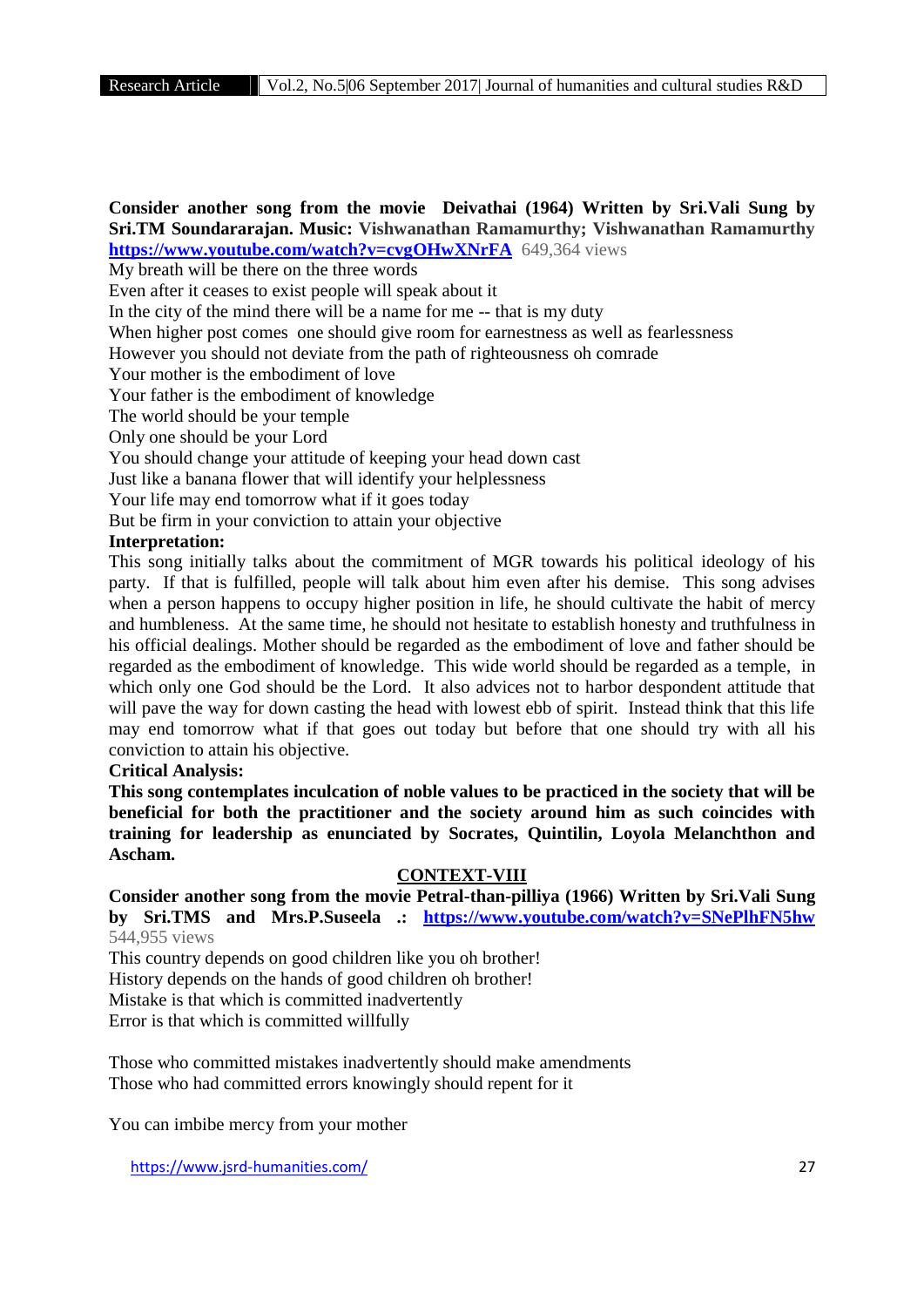You can imbibe wisdom from your father If you have both you attain good name If you attain good name the city belongs to you

If you have mercy you will become a philanthroper If you have duty bond determination you will become a warrior If you have patience you will become humane If you have all the above three you will become a leader

To inculcate knowledge you should follow Thiruvalluvar For eternal love pray to Vallalar To compose poems imbibe Subramaniya Bharathi For eloquence follow Thiru Vee Ka

#### **Interpretation:**

This song initially praises the children with good attitude and says that the country depends on them and thereby they will become future history of the country. It distinguishes wrong doing done inadvertently and deliberately. The former can be corrected but the latter should be censured as mistakes committed deliberately with ulterior motive should be punished. It further goes to say that one should imbibe love and affection from mother and knowledge from the father on imbibing both they will attain the fame thereby they will be known throughout the city. It further states that if the young inculcates the quality of mercy he will become a philanthropist and has firm conviction to complete an obligatory duty he will be a warrior to attain success in their chosen objective. And if the same person exercises patience and mingles all the three qualities with rationality he will be a personification of a great leader who sets great example in the society. It further advices the pupil to gain knowledge and wisdom from Thirukural (a treatise on ethical values) and attain eternal love by praying to Vallalar, to compose poems he should follow Bharatiar and to become an orator he should follow Thiru Ve Ka.

#### **Critical Analysis:**

**As a whole this song gives sane advice to youngsters in the society how they should imbibe character coupled with wisdom so that they will become useful citizens of the society and they will create history. As such these concepts coincide with "balanced development of all powers" as enunciated by Quintilian of Italy, Montesori of Italy, Herbart of Germany and Mulcaster of England.**

#### **Conclusion:**

In this paper an overview of the origin of media has been discussed. The importance given to production of quality songs has also been discussed. After introducing the Hero of the research work necessary genesis on educational ideas of the past both in Indian and abroad were arrived.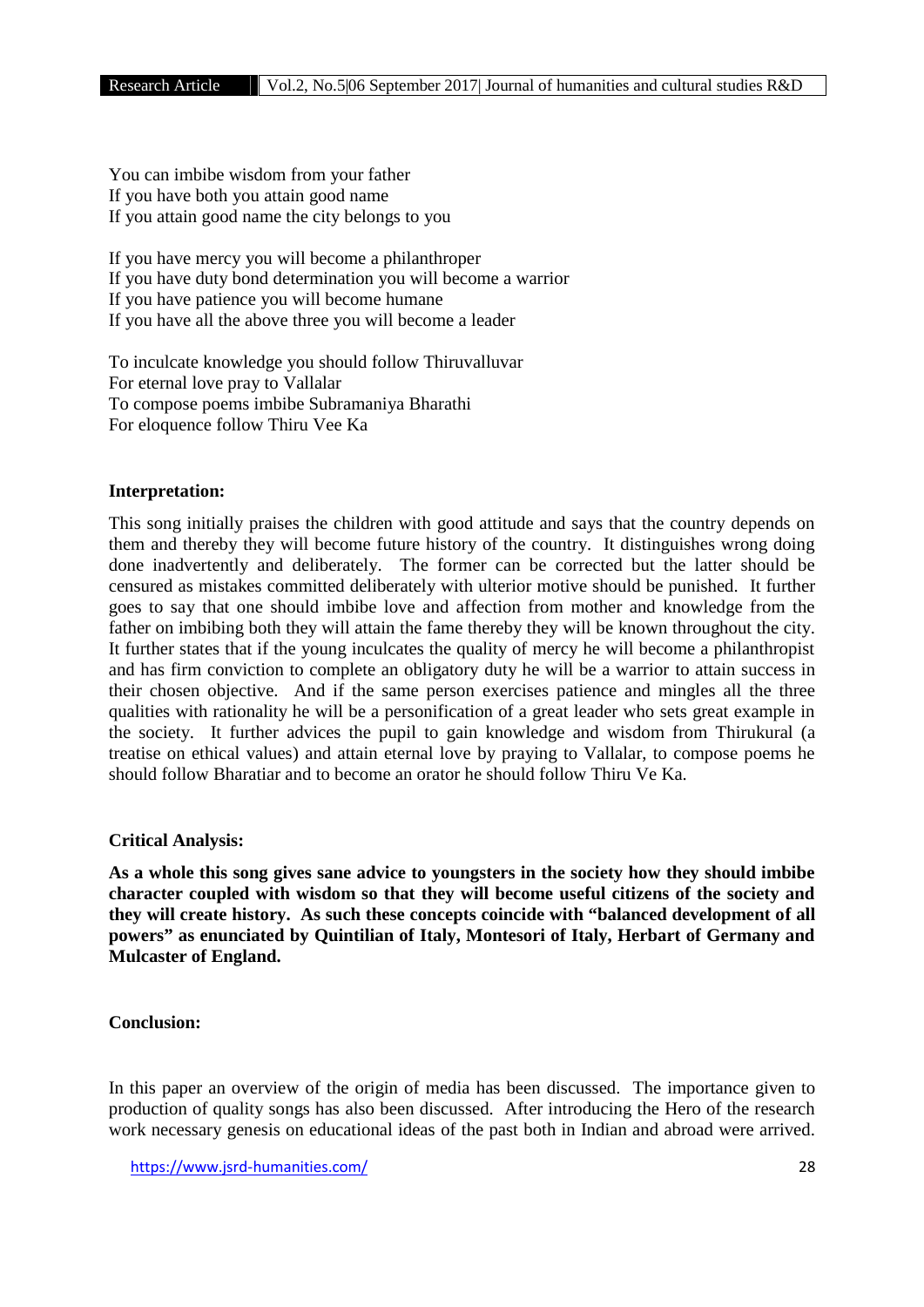With the use of theoretical genesis arrived, an attempt has been made to theoretically compare with the selected eight songs. Translation, interpretation and critical analysis of each song were arrived under each context. The Critical analysis of the various intersection of the eight songs identified by way of contexts establishes the fact that they contain the ideas of education in comparison with the genesis of educational ideas arrived. **The U-Tube statistics listed under few of the songs proves the points that large number of people are viewing or listening to Philosophical Songs Dr.MGR even these days i.e. after 30 years of the demise of this great man.**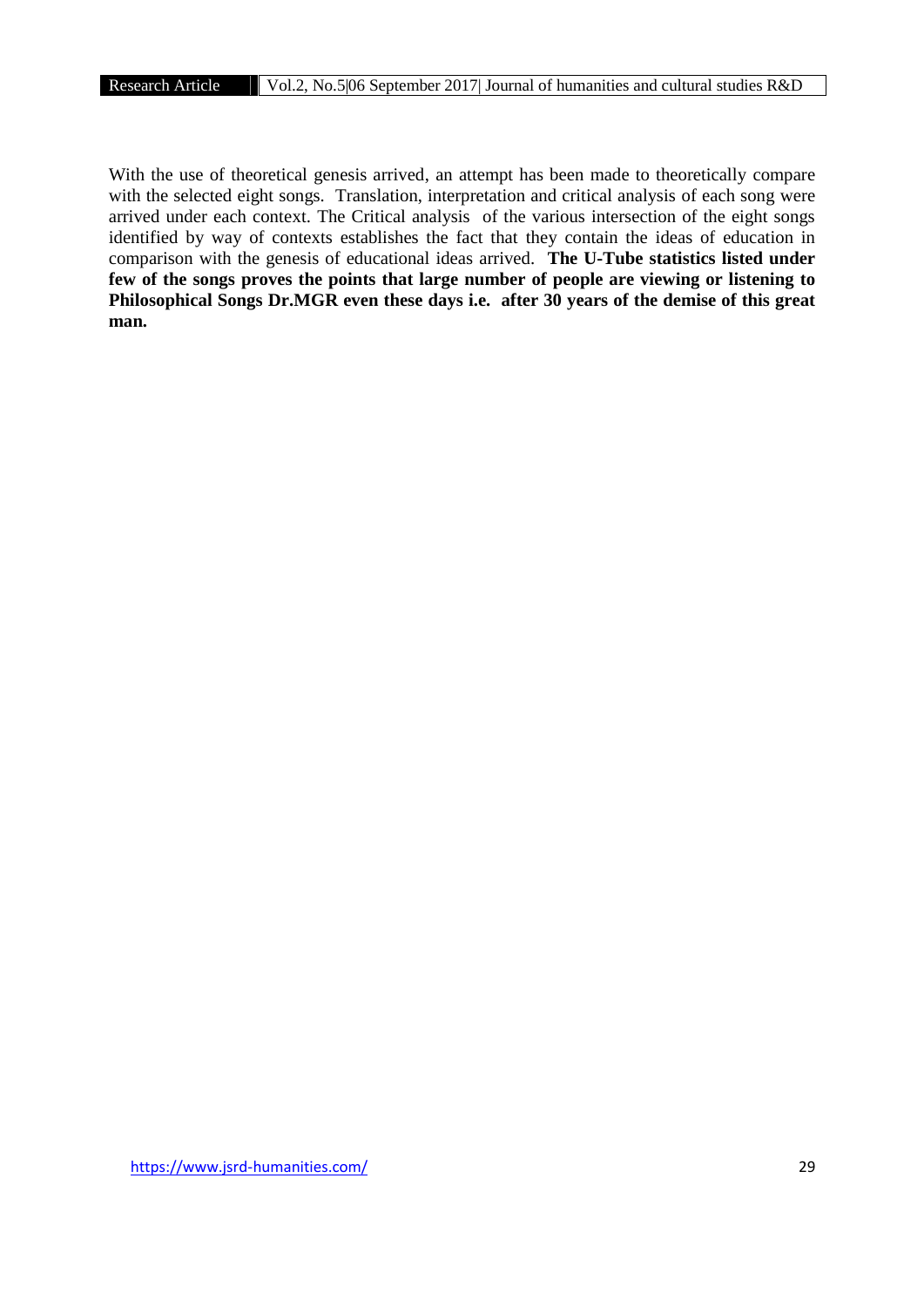#### **References:**

- 1. P. Sarvaharana, dr. P. Thyagarajan & dr. S. Manikandan *-* a study on ethical values as contained in bharat ratna dr. M. G. Ramachandran's selected film songs – an academic comparative analysis with contemporary theories of ethics, international journal of research in commerce, economics & management http://ijrcm.org.in/ PP, 10-16 (2017).
- 2. Recording Industry Association of America Market Data on Hispanic consumes and prerecorded Mosic Washington DC Recording Industry Association of America 1999. Available at www.riaa.com/newsitem.
- 3. MGR Speeches and Writings by Ve.Kumaravel (pp 96-125) published by Mullai Pathipagam Chennai 2015.
- 4. SJ Idaya, "Tamil Movies that had created an Impact" Thuklak Tamil Weekly Magazine dated 26.10.2016 PP 12-13.
- 5. SJ Idaya, "Tamil Movies that had created an Impact" Thuklak Tamil Weekly Magazine dated 26.10.2016 PP 12-13.
- 6. .https://en.wikipedia.org/wiki/The\_Broadway\_Melody
- 7. http://query.nytimes.com/gst/abstract.html?res=9E02EED91739E633A25753C3A96F9C94 6591D6CF&src=DigitizedArticle&legacy=true
- 8. https://en.wikipedia.org/wiki/The Great Ziegfeld
- 9. http://www.npr.org/sections/parallels/2014/12/25/372895045/the-french-go-crazy-for-an american-in-paris.
- 10. https://en.wikipedia.org/wiki/West\_Side\_Story\_(film). https://books.google.co.in/books?id=GQglDwAAQBAJ&pg=PA238&lpg=PA238&dq=Agai n+in+1951+An+American+in+Paris+known+for+its+success+towar
- 11. http://wikivisually.com/wiki/Mannadhi\_Mannan
- 12. http://new.modernrationalist.com/2013/05/history-of-ancient-tamil-civilization-2/.
- 13. https://en.wikipedia.org/wiki/Prince\_Vijaya
- 14. Prof.K.Anbalagan (then Educational Minister of Tamil Nadu Legislative Assembly), Inaugural Address on 27.04.1998 - "Dravida Iyakkam", PP 12-13, Poombugar Pathippagam, Chennai (1999).
- 15. Mr.K.P.Ramakrishnan, "MGR oru Sagaptham" published by Vikadan Prasuram (pp 188) (2007).
- 16. Shrikanth Veeravalli, "MGR A Biography", Rupa Publications India Pvt. Ltd., 2013
- 17. http://www.thehindu.com/todays-paper/tp-features/tp-cinemaplus/rajakumari- 1947/article3023314.ece.
- 18. Ram Pande, "Congress 100 Years", Jaipur Publishing House, India (1985) PP 286.
- 19. http://www.thehindu.com/features/cinema/celluloid-stories/article5810184.ece.
- $20.$  http://dff.nic.in/2011/2nd\_nff\_1955.pdf
- 21. Kumudam weekly Magazine dated 03.08.2016 PP 108 to 114.
- 22. Manathai Thotta Makkal Thilagam by Sabitha Joseph chapter written by Na.Muthulingam PP 23-45.
- 23. MGR Speeches and Writings by Ve.Kumaravel (1) (pp 323-343) published by Mullai Pathipagam Chennai 2015.
- 24. Rev.F.E.Keay, Ancient Indian Education An Inquiry into its Origin Development and Ideals " Cosmo Publications New Delhi 1980.
- 25. Mookerji, "Ancient Indian Education", Motilal Banarsidass Puboishers P Ltd., London, 1947.